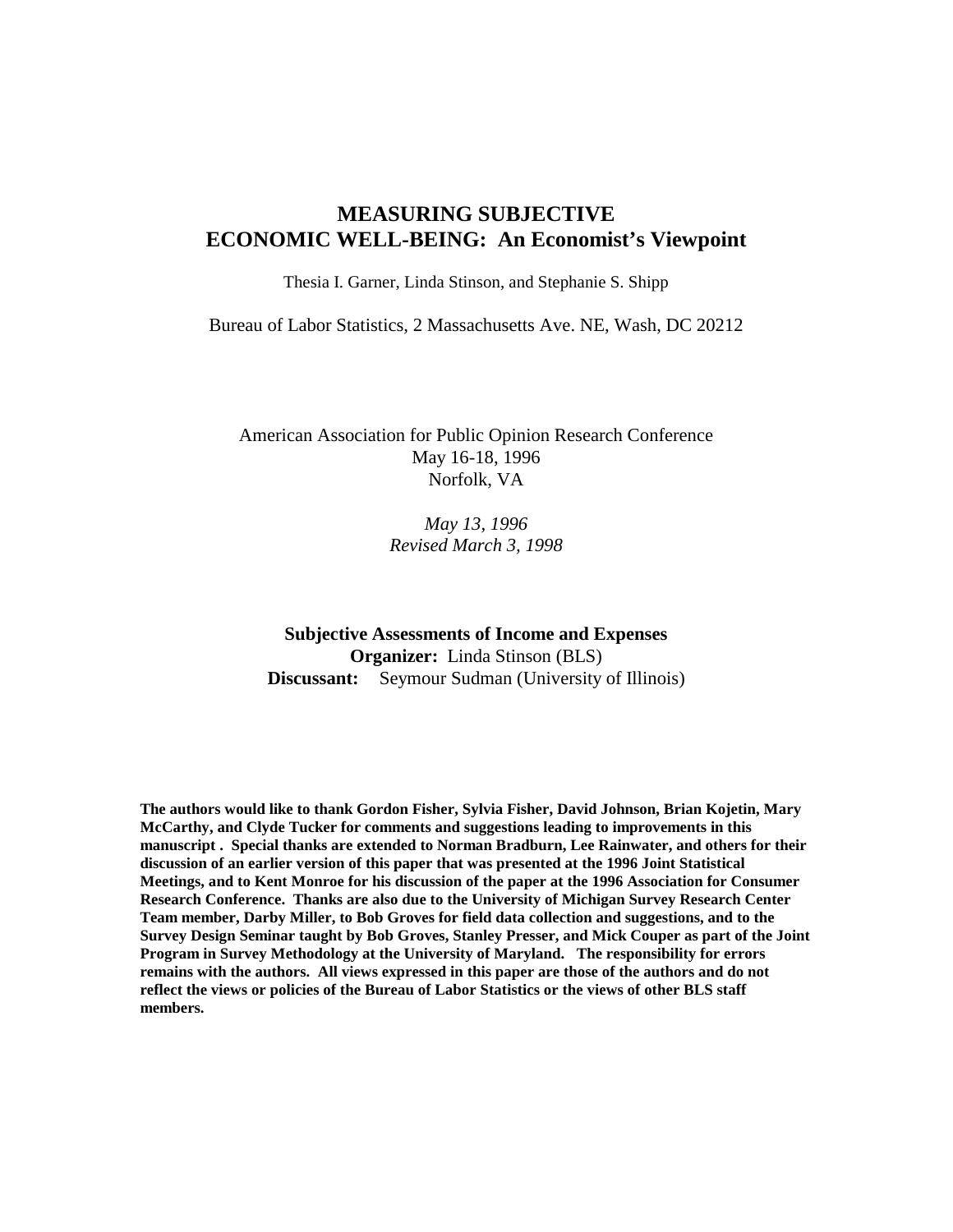#### **MEASURING SUBJECTIVE ECONOMIC WELL-BEING: AN ECONOMIST'S VIEW** Thesia I. Garner, Linda Stinson, and Stephanie S. Shipp Bureau of Labor Statistics (BLS)

*"…it is imperative to understand how a persons' ratings of their own well-being relate to objective measures of their circumstances." (Duncan, 1973).*

**KEYWORDS:** subjective economic well-being, equivalence scales, poverty thresholds

### **I. BACKGROUND**

During the past twenty years subjective questions have been used to assess the economic well-being of individuals and households. Such questions include:

1. "How much income does it take for you and your family to make ends meet?"

2. "How would you evaluate your income, say, on a scale from very good to very bad?"

Data from these and similar questions have been used to produce equivalence scales, subjective poverty thresholds, plots of utility curves, and as a benchmark for assessing objective measures of well-being. This latter purpose cuts across all economic uses of subjective assessments. For example, equivalence scales derived from subjective measures are compared to equivalence scales derived using objective data. Subjective measures provide information that helps determine the extent that objective measures are in agreement with public perceptions (Citro and Michael, 1995).

The U.S. government became involved in the collection of subjective income data in 1979 with the sponsorship of the Census' Research Panel of the Income and Survey Development Program. In 1982, a minimum income question was asked in the U.S. Consumer Expenditure Interview Survey. However, before approving further data collection, Office of Management and Budget (OMB) staff recommended that laboratory and field testing be done in order to help us better understand what respondents are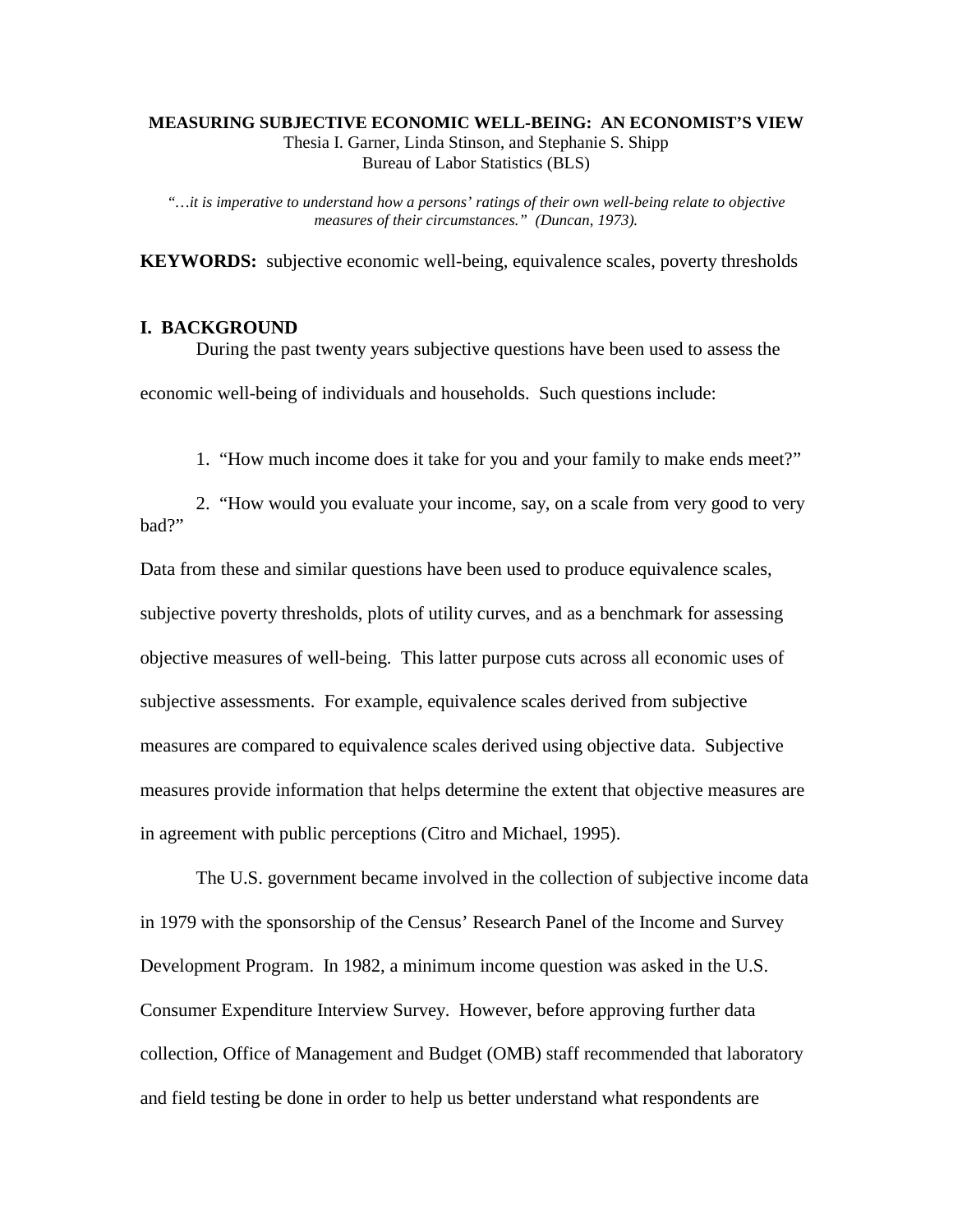thinking when they are faced with such questions. Up to the present time, there have been only a few studies conducted which address this issue. The BLS responded to OMB's recommendation and began, in the spring of 1996, an in-depth investigation of subjective economic well-being questions using cognitive techniques.

The purposes of this paper are

- to provide a brief overview of how data from such questions are used or can be used by social scientists, particularly economists,
- to review previous studies which have been conducted related to question interpretation, and
- to outline the study methodology employed by the Bureau of Labor Statistics, begun in the spring of 1996, to learn more about what respondents think when they are asked such questions.

For the purposes of this study, we tested the clarity and precision of four subjective self-assessment questions: the minimum income question (MIQ), the minimum spend question (MSQ), the income evaluation question (IEQ), and the delighted/terrible (D/T) question. The texts of these questions are as follows:

## **Minimum Income Question (MIQ)**

Living where you do now and meeting the expenses you consider necessary, what would be the smallest income (before any deductions) you and your family would need to make ends meet?

## **Minimum Spend Question (MSQ)**

In your opinion, how much would you have to spend each month in order to provide the basic necessities for your family?

## **Income Evaluation Question (IEQ)**

Which after-tax monthly income would you, in your circumstances consider to be very bad? bad? insufficient? sufficient? good? very good?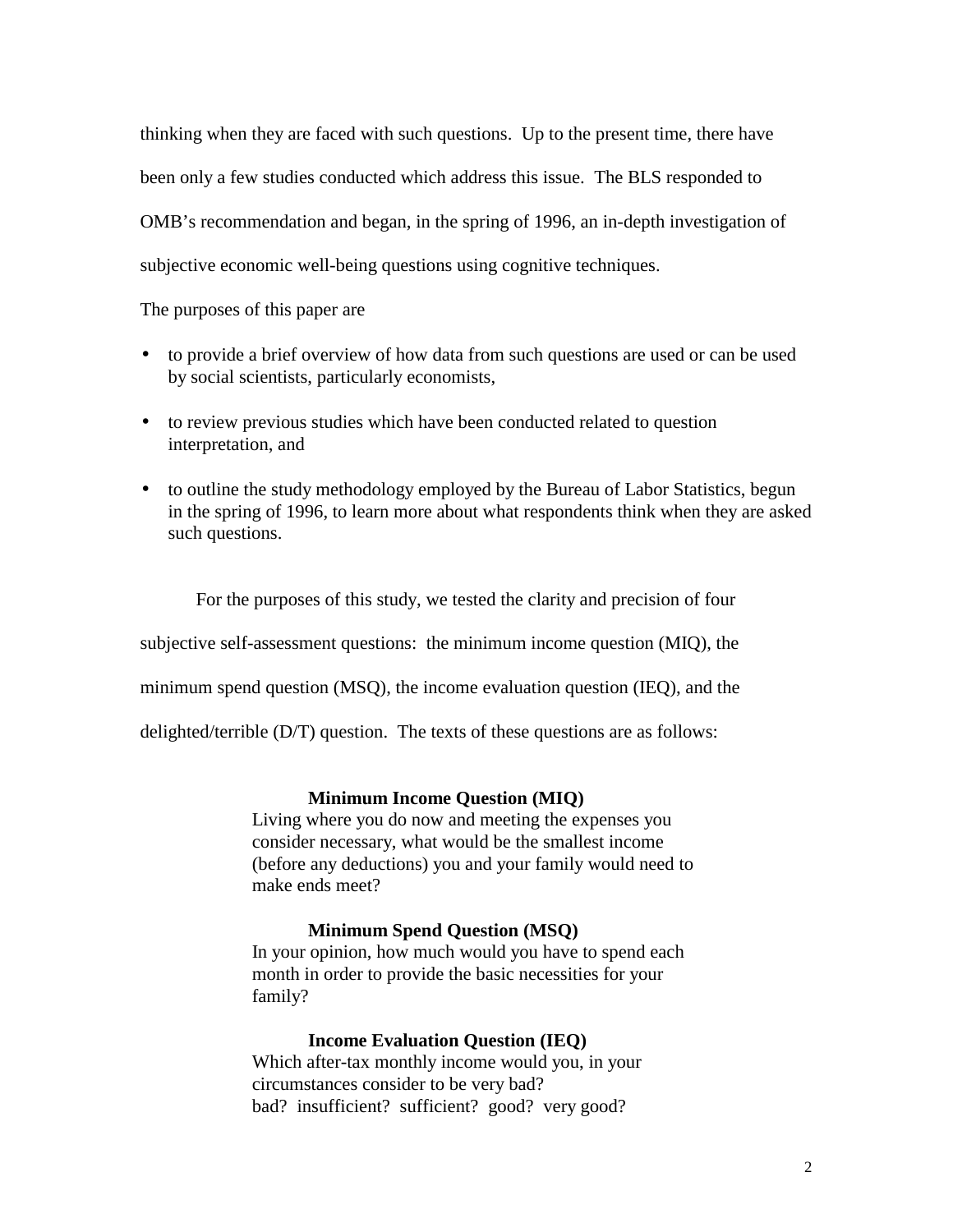#### **Delighted/Terrible Question (D/T)**

Which of the following categories best describes how you feel about your family income (or your own income if you are not living with relatives)? Do you feel delighted, pleased, mostly satisfied, mixed, mostly dissatisfied, unhappy, or terrible?

Subjective self-assessments of economic well-being and income, in particular, are not new constructs of interest in social analysis. As early as 1881, economists recognized that the utility or economic well-being gained from any given commodity was not always independent of the consumption of other goods. For example, the value of butter may be dependent upon one's ownership of bread. Likewise, the value of a right shoe may be dependent upon one's ownership of the matching left shoe. Along the same vein, the value of one's income may, in fact, be tempered by the amount of one's expenses or by the particular configuration of commodities that one already owns. For example, a very small income may be adequate if one already has a home that is paid-off or a garden in which to grow food.

Clearly it would be difficult to plot the utility function depicting the value of each individual's income based upon their unique circumstances. An alternative approach would be to ask respondents themselves to look inward and make a subjective selfassessment of the contribution made by their income to the attainment and maintenance of their social roles. Since most American adults are confronted daily with the delicate task of balancing their income and expenses, it seems reasonable to expect them to have a rather well-developed budgetary sense. Consequently, the task of evaluating that balance between income and expenses in the pursuit of their personal goals should not be unfamiliar to them.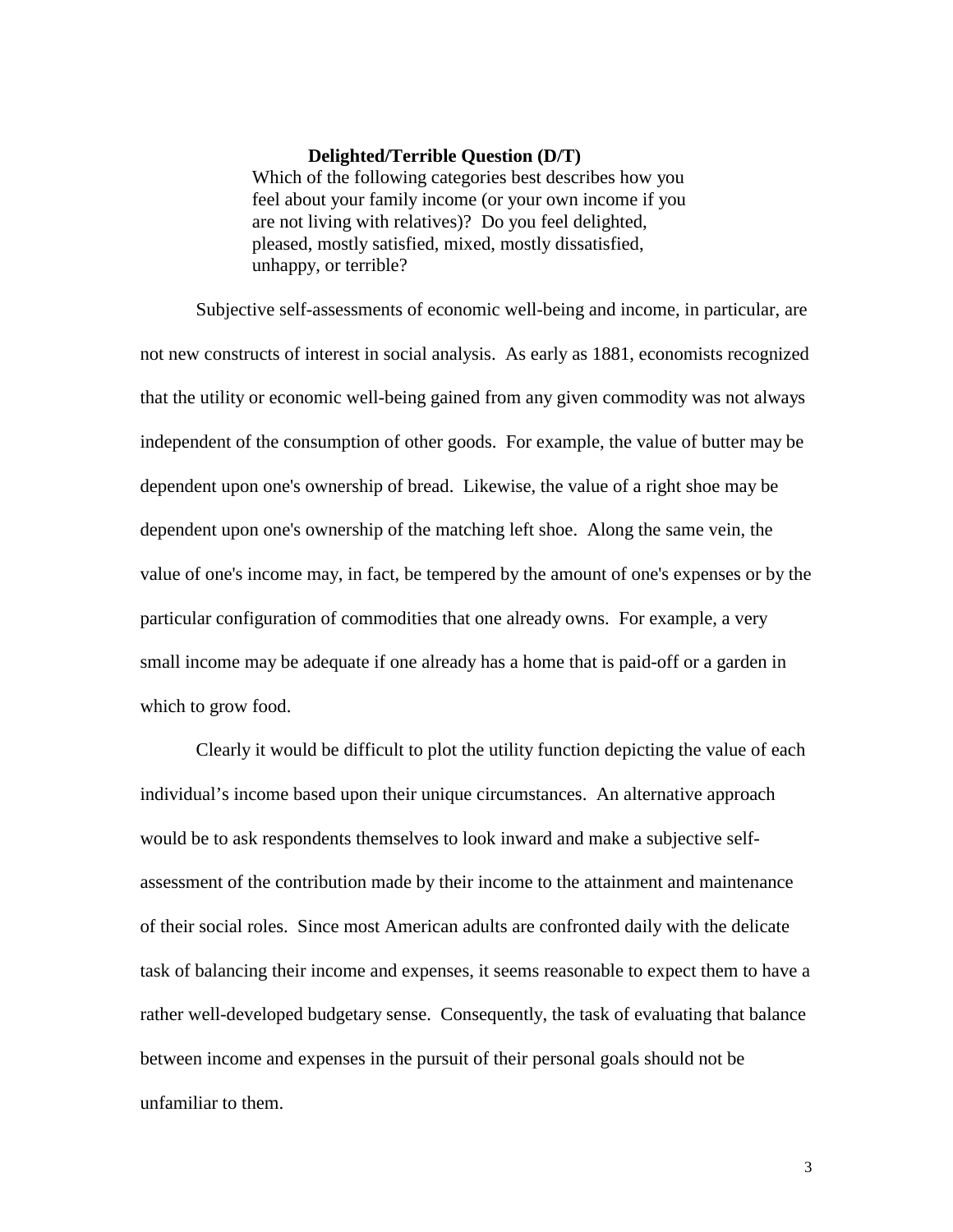The major survey problem when measuring subjective phenomena such as income adequacy is the susceptibility to nonsampling error. Any change, temporary or permanent, in or around the responding subject (mood, experience, weather) may alter that subject's perceptions, interpretations, and conclusions— if only for a moment. Likewise, the context of the interview itself, the order in which questions are presented, and even the characteristics of the interviewer may affect the respondent's subjective assessment. In such cases, it would be difficult, if not impossible, to determine whether changes in subjective assessments represent true variation resulting from a change within the subject or the intrusion of measurement error into the survey process. As a result, the effective use of subjective questions must absolutely depend upon (1) clear, precise, and unambiguous language, (2) non-arbitrary response categories, and (3) clearly defined concepts. Only in this way can surveys overcome the vulnerability of subjective questions to measurement error.

One of the key methodological issues is to understand better how respondents interpret these questions. Use of qualitative research techniques, such as in-depth interviews and focus groups provides insights into how respondents interpret such terms as 'minimum income,' 'necessities,' and 'living where you do now.'

## **II. ECONOMIC USES OF SUBJECTIVE MEASURES:**

#### **THEORY**

The minimum income question (MIQ) is used to develop what is called the subjective poverty line (SPL) and the income evaluation question (IEQ) is used to estimate the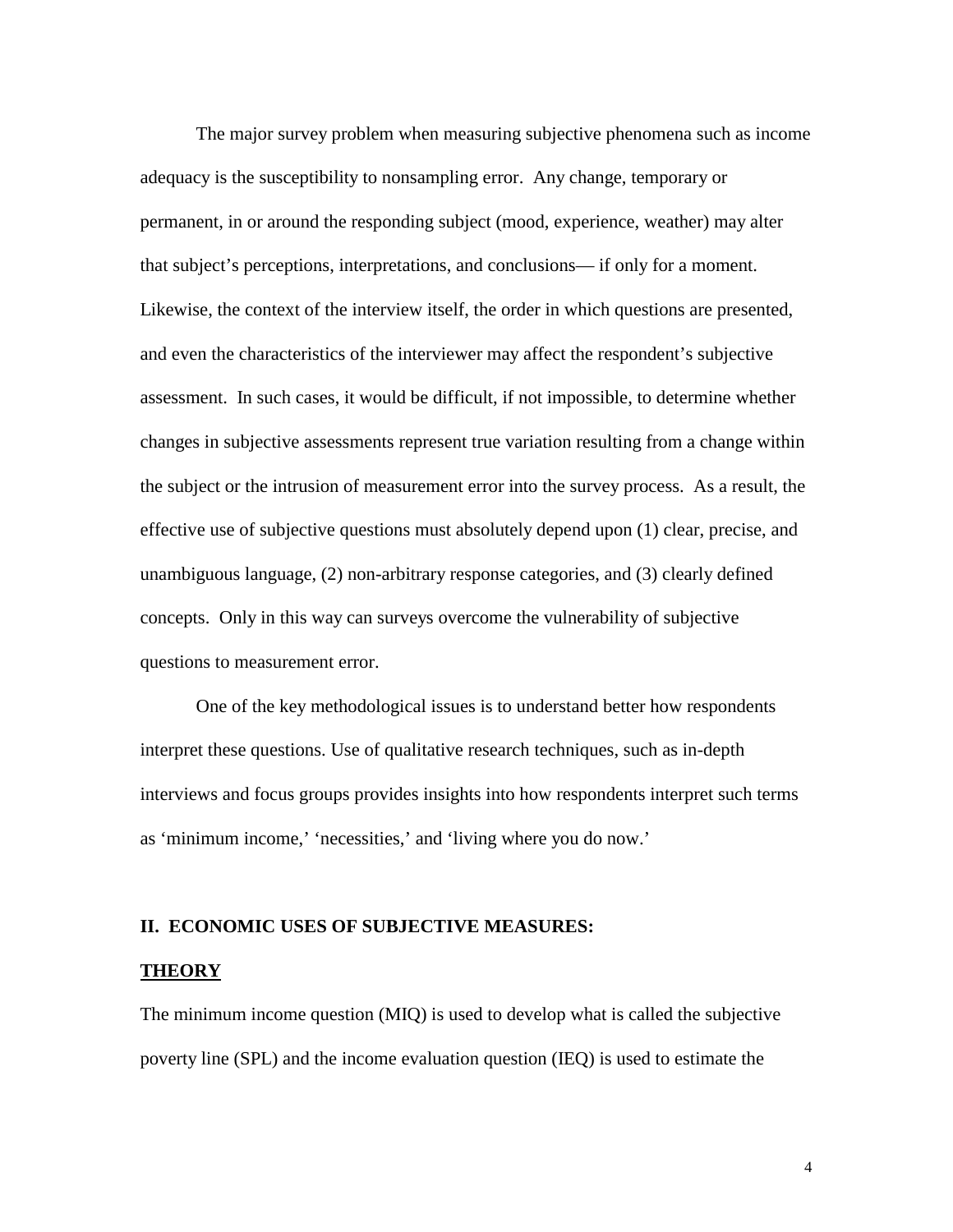Leyden poverty line (LPL). The following explanation is from Kapteyn, Kooreman, and Willmse (1988).

*Subjective Poverty Line (SPL)*. The answer to the minimum income question (Y\*) is dependent on the respondent's actual after-tax income (Y) and other demographic characteristics (*x*) such as age, family composition, level of education and so on:  $Y =$  $f(Y, x)$ . The function *f* is monotonically increasing in Y.

**Figure 1. Subjective Poverty Line (MIQ)**



The Subjective Poverty Line is defined as the point where  $Y^*_{\text{min}} = f(Y^*, x)$ , i.e. where the two values intersect. This defines the point where families 'make ends meet.' Respondents with income below  $Y^*_{min}$  have greater needs than their income can meet, while families with income above  $Y^*_{min}$  have more income than they need to 'make ends meet.' The position of the function  $f(Y, x)$  depends on x, the demographic characteristics of the family.

*Leyden Poverty Line (LPL).* A respondent's welfare function of income (WFI) is estimated from his answers to the income evaluation question that assigns various income values to different evaluations of income from 'very bad' to 'very good'.' The chart below illustrates this: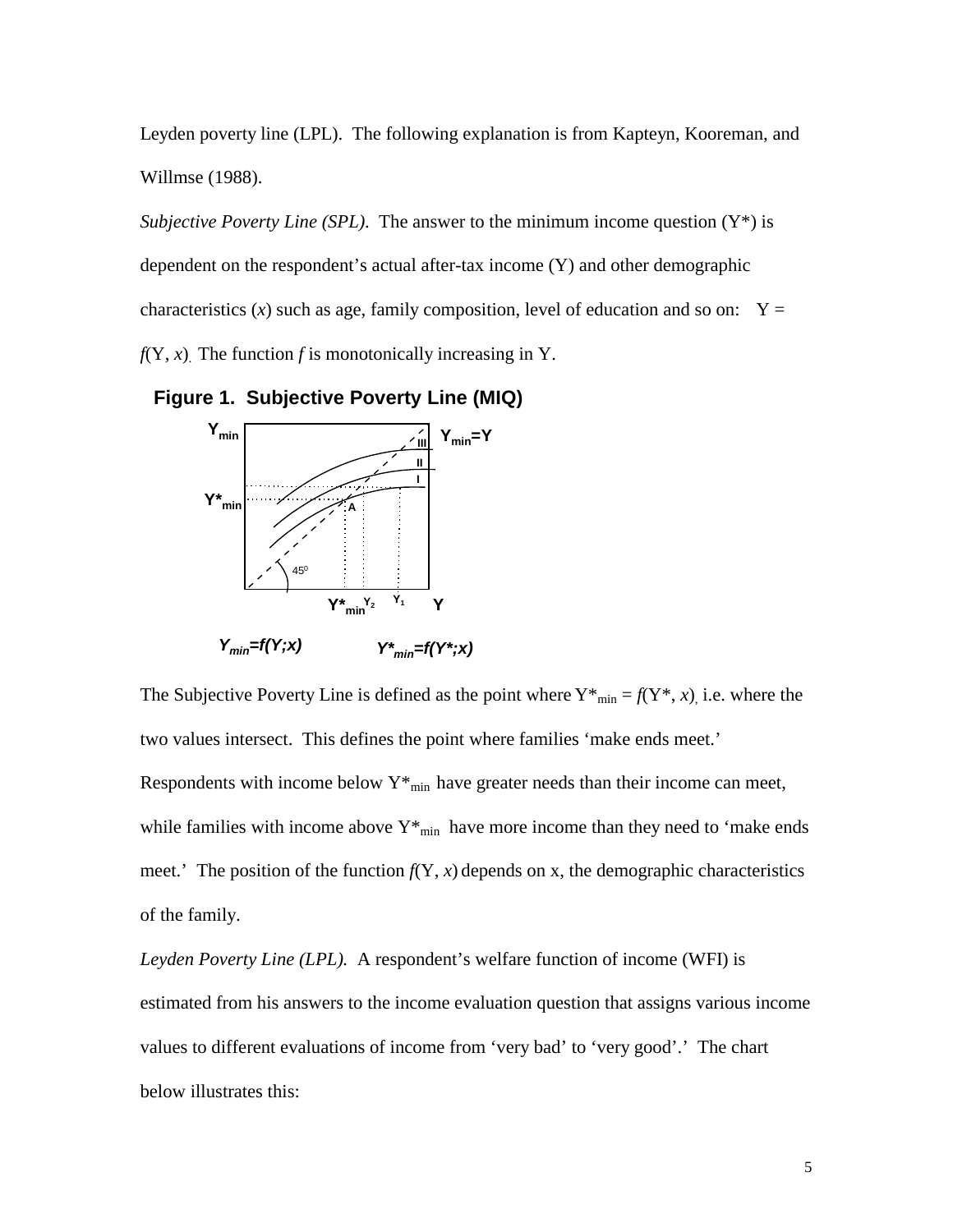## **Figure 2. Leyden Poverty Line (IEQ)**

**answers to IEQ used to estimate welfare function of income (WFI)**



The income values given by the respondent for each of the six labels (very good, good, sufficient, insufficient, bad, very bad) are assigned to the midpoint of the six intervals on a zero-one scale. The relation between the income level z and its numerical evaluation on a zero-one scale,  $U(z)$ , can be approximated by a lognormal distribution (Van Praag, 1968). The LPL is based on the notion that poverty is a state of low utility. Someone is defined as poor if his welfare function of income (WFI) is less than a the 'welfare level' set by politicians. Like the SPL, the LPL is also dependent on the characteristics of the respondents. A basic assumption for the calculation of subjective income thresholds is that every respondent understands the terminology in the same way (De Vos and Garner, 1991).

#### **APPLICATIONS**

Appendices 1 and 2 list several studies that use data from the three types of subjective questions used in this study.

*Developing poverty thresholds.* Subjective measures are based upon the notion that the opinions of people about their own situation should ultimately be the decisive factor in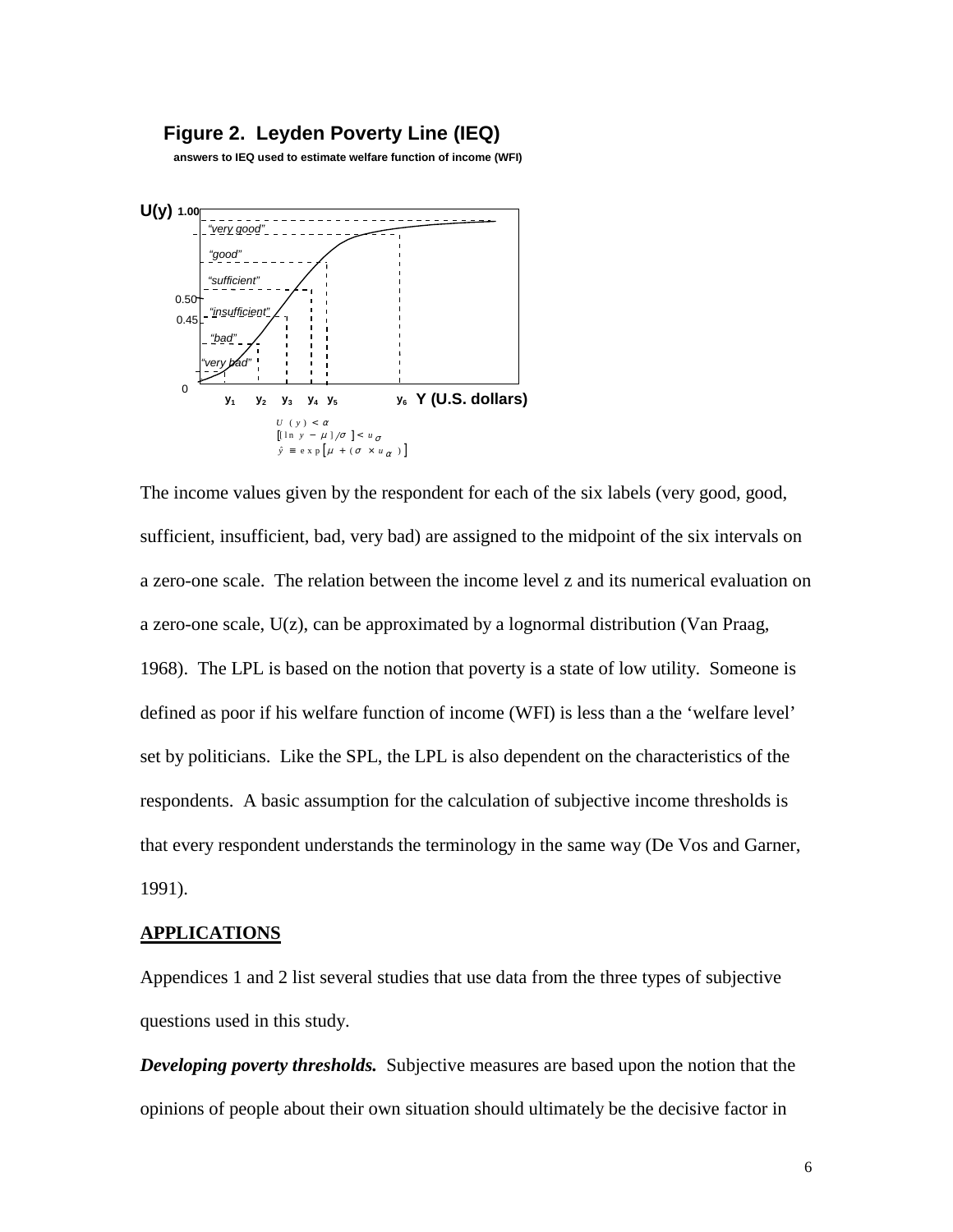defining poverty For example, the minimum income question is used to ask the opinions of people with respect to the income level minimally necessary to make ends meet. The Income Evaluation Question asks people to evaluate their income at various levels.

Data from these questions are used to develop subjective poverty thresholds and thus eliminate the need for experts. Citro and Michael (1995) feel that the subjective label is 'unfortunate' since all types of thresholds involve subjective elements<sup>1</sup>. Subjective measures are criticized because poverty measures vary with type of questions and methods used to collect information and often the samples used to collect these data are small. As a result, thresholds derived using answers to subjective questions are subject to large response variance and are sensitive to question wording, as the data below indicate.

**Table 1. Examples of Subjective Poverty Thresholds for Four-Person Families in the U.S. Around 1980 Set by Various Methods (in constant 92 dollars)**

| <b>Question asked and source</b>                                          | <b>Threshold</b> |
|---------------------------------------------------------------------------|------------------|
| "Poverty" <sup>1</sup> Gallup 1980 (Vaughan 1993)                         | \$15,895         |
| MIQ <sup>2</sup> -Wis. BNS 1981 (Colasanto, Kapteyn, & Van der Gaag 1984) | \$12,160         |
| $MIQ3$ -ISDP 1979 (Danziger, Van der Gaag, Taussig, & Smolensky 1984)     | \$24,680         |
| $MIO4$ -CEX 1982 (de Vos & Garner 1991)                                   | \$32,530         |

*Source*: Table 2-5, page 142, (Citro & Michael, 1995)

 Question asked: "People who have income below a certain level can be considered poor. That level is called the 'poverty line.' What amount of weekly income would you use as apoverty line for a family of four (husband, wife, and two children) in this community?" Threshold based on values reported.

 $3$  Minimum income question asked: "Living where you do now adn meeting the expenses you consider necessary, what would be the very smallest icnome you (and your family) would need to make ends meet?" "Is that per week, per month, or what?" "Wout that be before or after taxes?" Threshold based on intersction method (Goedhart et al. 1977).

<sup>4</sup> Minimun income question asked: "Living where you do now and meeting the expenses you consider necessary, what would be the samllest income (before any deductions) you and your family would need to make ends meet?" "Is that per week, per month, or what?" Threshold based on intersction method (Goedhart et al. 1977).

 $<sup>2</sup>$  Minimum income question asked but did not specify whether respondents were to answer in before- or after-tax income terms.</sup> Threshold based on intersction method (Goedhart et al. 1977).

 $<sup>1</sup>$  Page 134.</sup>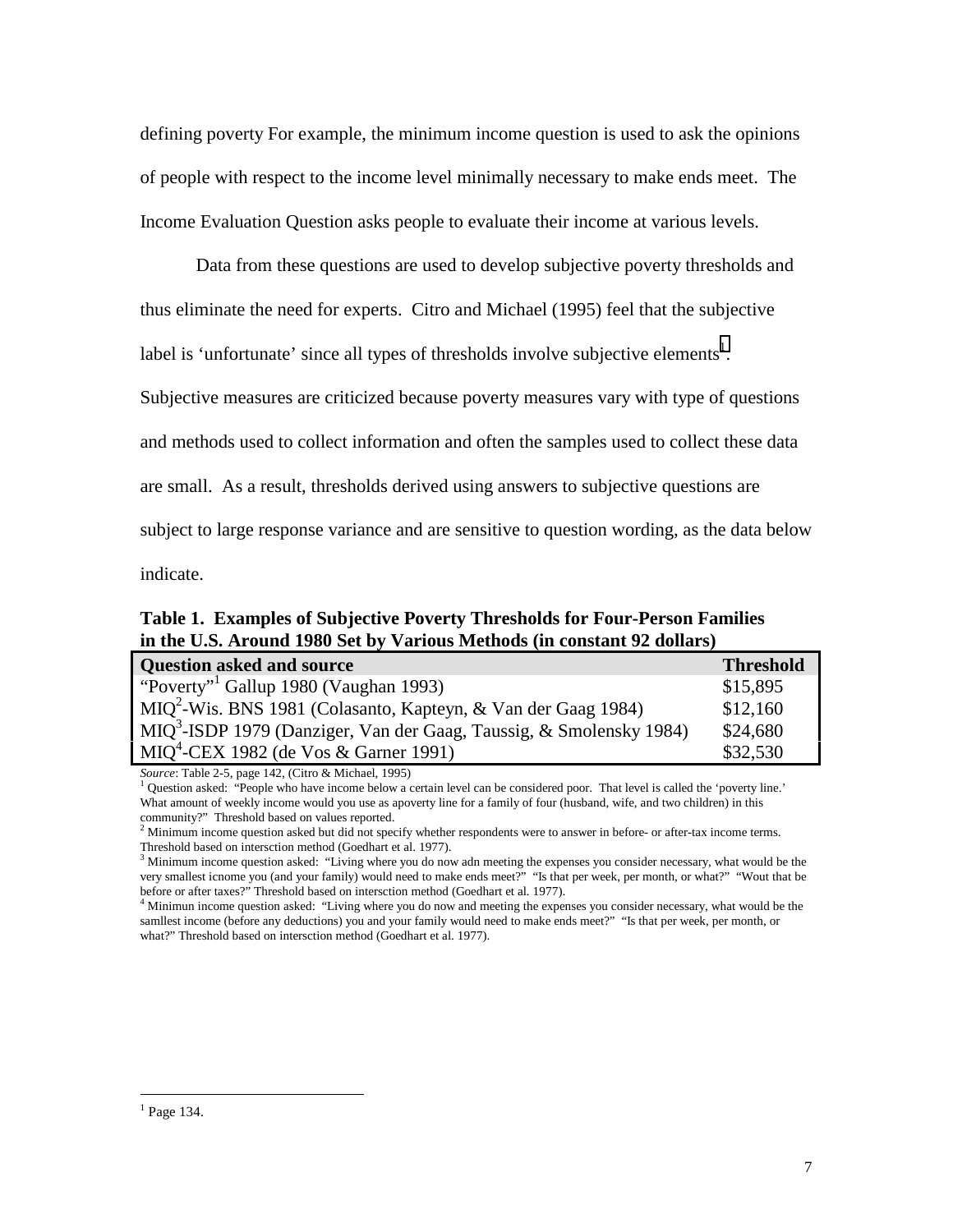There is also the possibility that the results could be biased, at least for public opinion surveys, if people realize that their answers could affect the poverty line and thus answer differently than they otherwise would. $<sup>2</sup>$ </sup>

*Developing equivalence scales.* Subjective measures, as examined in this study, can also be used to produce equivalence scales. Equivalence scales are used to compare the income and expenditures for households or families of different sizes and with different needs. Equivalence scales represent the relative costs of living of households of different sizes and compositions that are otherwise similar. Thus differences in need for adults and children are accounted for as are economies of scale in the household. For example, if a family of two adults and one child can live as well as a single adult while spending only 50 percent more, then relative to the reference household with one adult, the equivalence scale value for a two-adult family with the one child is 1.5. The scale value is often defined as family size to some power  $(S^e)$ ; the power value is also referred to as the elasticity of need. In the following table are some examples of ways to derive equivalence scale values. The first was suggested by Buhmann et al.<sup>3</sup>, the second by the  $OECD<sup>4</sup>$  and the third by the National Academy of Sciences Poverty Panel:<sup>5</sup>

$$
= (A+K)^{0.5}
$$
 (1)  
Scale Value = [1.0 + .0.7(A-1) + 0.5K]<sup>1.0</sup> (2)

 $2$  Citro and Michael, 1995, page 50

<sup>&</sup>lt;sup>3</sup> Brigitte Buhmann, Lee Rainwater, Guenther Schmaus, and Timothy Smeeding. "Equivalence Scales, Well-Being, Inequality, and Poverty: Sensitivity Estimates Across Ten Countries Using the Luxembourg Income Study (LIS) Database. *The Review of Income and Wealth* 34(2), 1988, pp. 115-142.

<sup>4</sup> Organization for Economic Cooperation and Development. *The OECD List of Social Indicators*. Paris: Organization for Economic Cooperation and Development, 1982.

<sup>5</sup> Constance F. Citro and Robert T. Michael (eds.). *Measuring Poverty: A New Approach*. Washington, DC: National Academy Press, 1995.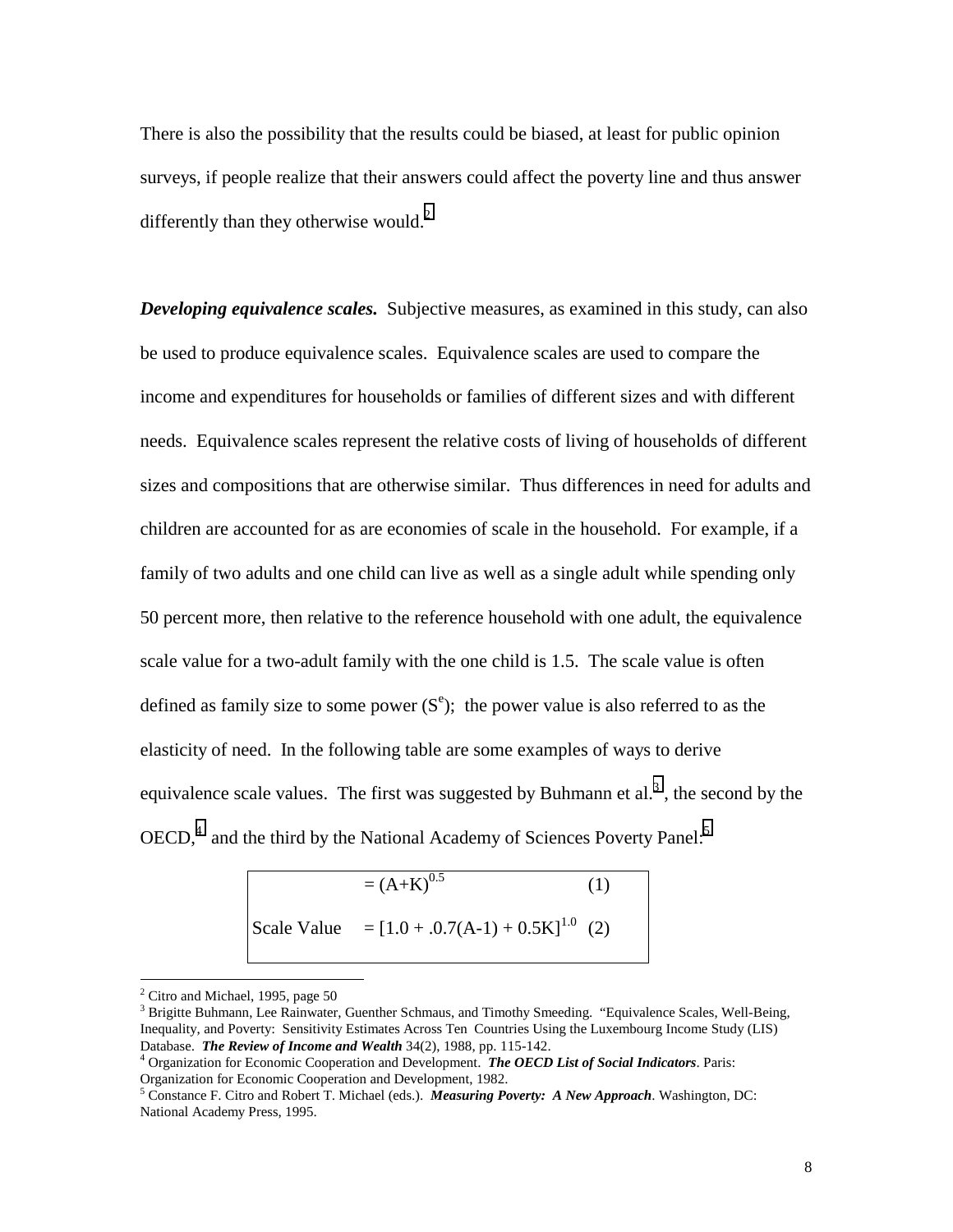$$
= (A + 0.7K)^{0.65 \text{ to } 0.75}
$$
 (3)

Danziger et al (1984) use data from the 1979 Income Survey Development Program (ISDP) Research Panel to evaluate the cost function of 'making ends meet.' They use a 'direct approach' to derive equivalence scales by using answers to the Minimum Income Question: *What is the smallest amount of money a family of four needs to get along in your community?* They compare their scales to those using an 'indirect approach' which derives equivalence scales from market behavior via survey data. They postulate that the respondent's answer to the MIQ  $(Y^*)$  is systematically influenced by their income  $(Y)$  and family composition  $f_c$ :

$$
Y^* = f(Y, f_c)
$$

 $\overline{a}$ 

The 'true' income level associated with the welfare level 'making ends meet:

$$
Y-bar = f(Y-bar, f_c)
$$

Using a log-linear regression model, they estimate the minimum level of income 'to make ends meet:

$$
\ln Y^* = 4.4764 + 0.3327 \ln Y + 0.2078 \ln fs - 0.2889 \text{ age} - 0.2503 \text{ female}
$$

Family size (*fs)* is used as a proxy for family composition. The coefficients from this equation are used to construct a consistent level of well-being for families of different sizes and composition. The equivalence scale is created by dividing the predicted income for any family size by the predicted income for the reference family<sup>6</sup>

<sup>&</sup>lt;sup>6</sup> Poverty thresholds are also derived from this method. For example, the estimated income level to 'make ends meet' in 1979 is \$1261 for family of four with a male head of household under age 65, \$699 for a single women, and \$659 for an elderly couple.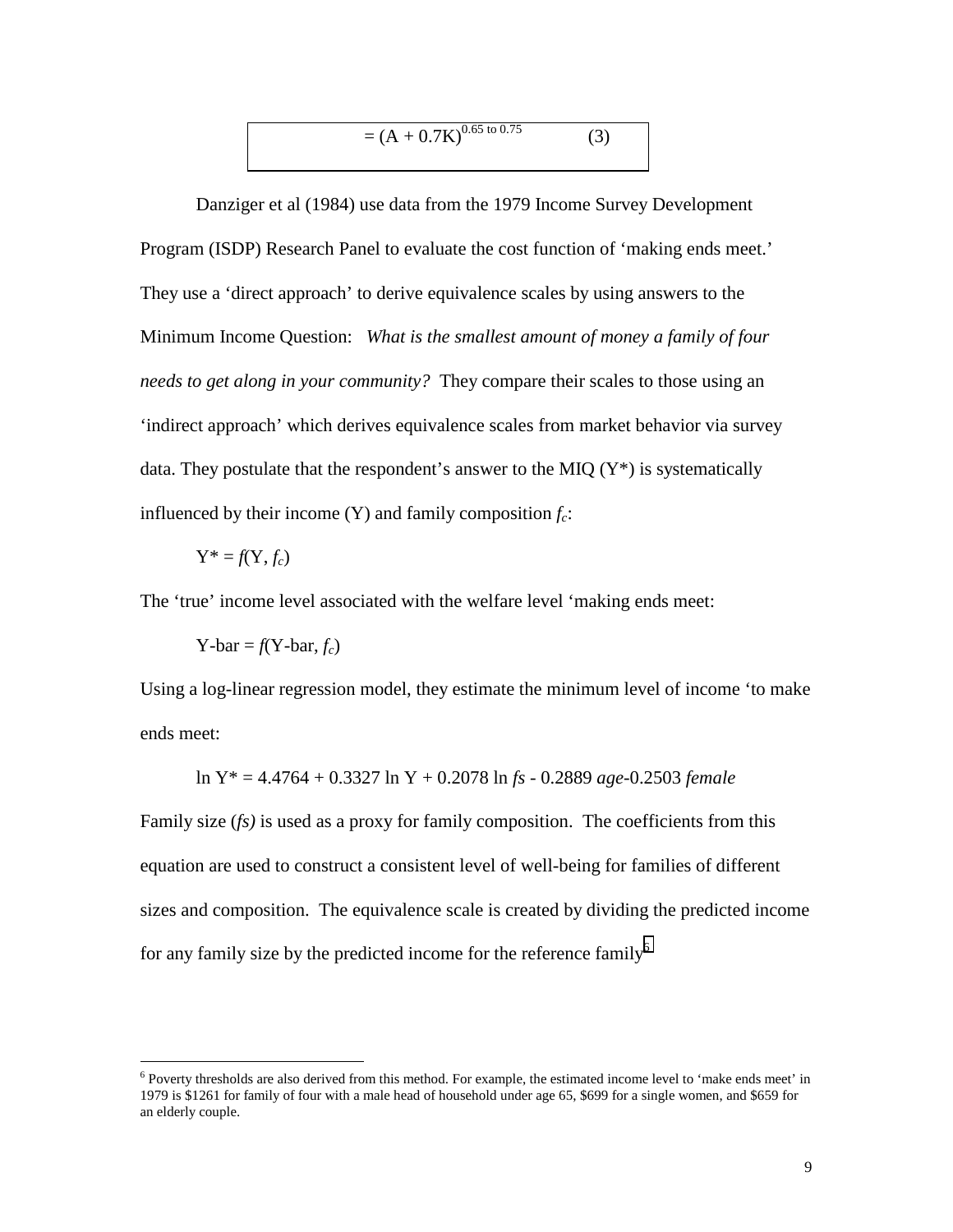The Danziger et al results are presented below by family size and are compared to the equivalence scales implicit in the official poverty line and to other equivalence scales derived using subjective measures. Rainwater (1990) analyzed Gallup Poll data on the same question as Danziger et al (1984)—*what is the 'smallest amount of money a family of four needs each week to get along in this community?*' He also used a log-linear model and regressed the log of minimum income on the log of family size and respondent's age.

In the table below, the equivalence scales show the per person increment in income needed to maintain a constant level of well-being as additional family members are added. The scales derived using subjective measures show a higher increment in income needed when adding a second person than the equivalence scales implicit in the official poverty measures. For additions of three or more people, the per person increment is about the same and more often lower.

|                                | <b>Scale</b>                         | Fam          |      |             |      |           |
|--------------------------------|--------------------------------------|--------------|------|-------------|------|-----------|
| <b>Base</b>                    |                                      |              |      | ily         |      |           |
|                                |                                      |              |      | <b>Size</b> |      |           |
|                                |                                      | $\mathbf{2}$ | 3    | 4           | 5    | 6         |
| <b>Official U.S. Poverty</b>   | <b>Census Bureau</b>                 | 0.29         | 0.26 | 0.40        | 0.35 | 0.27      |
| <b>Eurostat</b>                | <b>Eurostat</b>                      | 0.50         | 0.30 | 0.30        | 0.30 | 0.30      |
| "OECD"                         | <b>OECD</b>                          | 0.70         | 0.50 | 0.50        | 0.50 | 0.50      |
| <b>ISDP 1979 MIQ</b>           | Danziger et al (1984)                | 0.47         | 0.18 | 0.16        | 0.13 | 0.11      |
| <b>CEX 1982 - MIQ</b>          | de Vos $\&$ Garner (1991)            | 0.37         | 0.23 | 0.24        | 0.12 | <b>NA</b> |
| Gallup 'get along' 1980s       | <b>Rainwater (1990)</b>              | 0.26         | 0.18 | 0.15        | 0.12 | 0.11      |
| <b>CEX 1987-91-AID</b>         | <b>Johnson &amp; Garner</b> $(1992)$ | 0.39         | 0.29 | 0.24        | 0.21 | 0.18      |
| <b>CEX 1986-extended Engel</b> | Phipps $\&$ Garner (1994)            |              |      |             |      |           |

**Table 2. Equivalence Scale Increments: Alternative (relative to a scale value of 1.00 for a single adult family)**

Source: Table 3-2 (Citro & Michael, 1995) & DeVos & Garner (1991)

Danziger et al (1984) sum up by stating the "direct measurement approach is most useful for making relative welfare comparisons across households in various circumstances…the new method has the conventional economic interpretation." The equivalence scales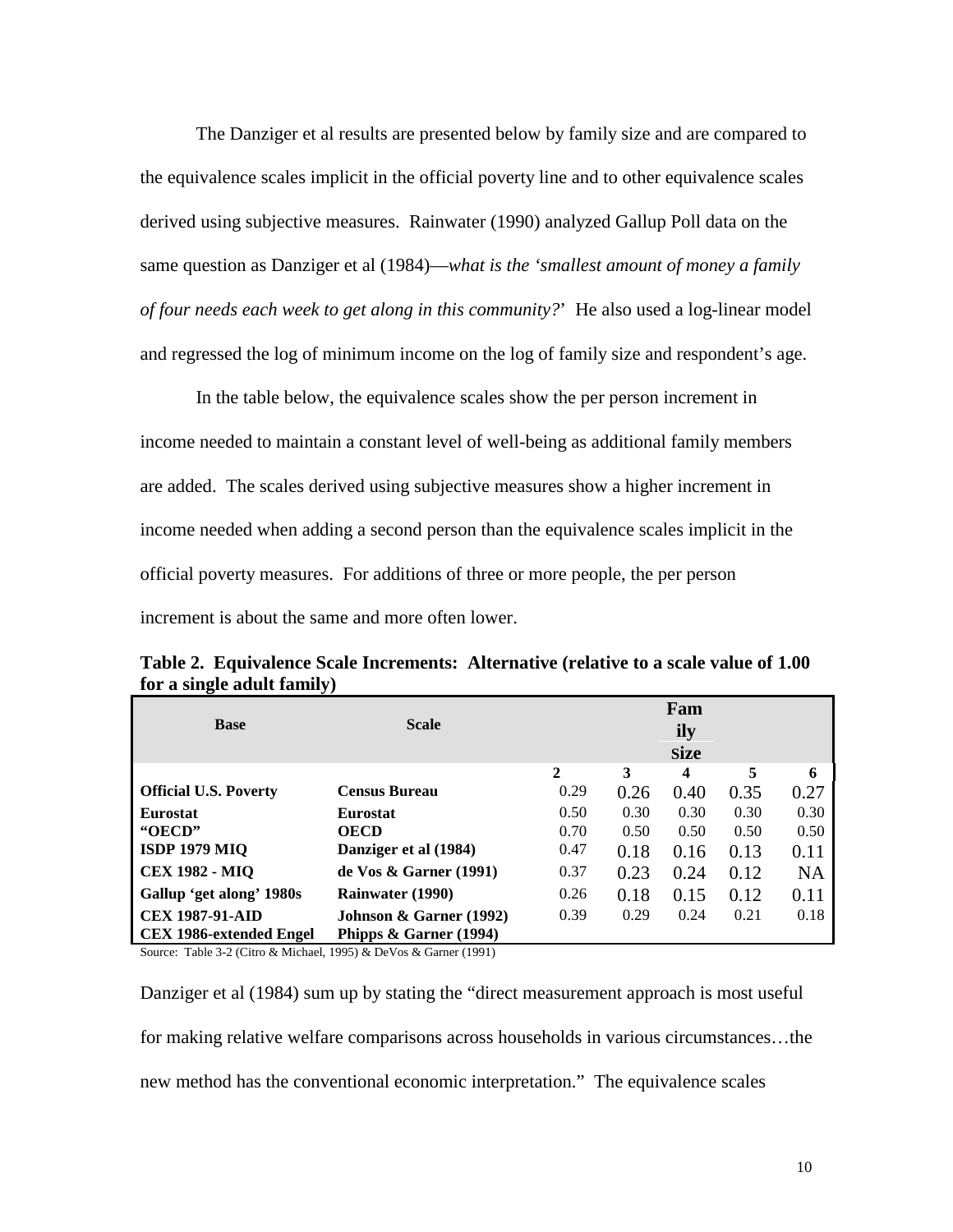"resemble those obtained using the much more cumbersome (and more expensive approach based on market behavior. . .The marginal pecuniary cost of including just a few subjective income-evaluation questions in a typically elaborate household survey questionnaire is virtually zero."<sup>7</sup>

It has been suggested that equivalence scales should be based more on plausibility than empirical data. $^{8}$  If true, then scales should be derived from answers to subjective questions. VanPraag (1992?) sums it up nicely by stating that "With respect to plausibility, it is obvious that the objective measures are based on expert opinions only, while the subjective measures reflect the *vox populi*. Therefore we consider the subjective measures as having a higher plausibility content."

### *Using subjective measures to assess objective measures of well-being*.

Citro and Michael  $(1995)^9$  provide an example of how a time series of subjective poverty thresholds provide information about the extent that other thresholds are in agreement with public perception. Answers to Gallup Poll questions<sup>10</sup> from 1947 to 1993,  $11$ suggests that, on average, people perceived about the same poverty level for a four-person family as the official threshold when it was first developed in the 1960s. In earlier periods, however, the data suggest that people perceived the poverty level to be below the

 $7$  Page 540.

 $8$  Citro & Michael, 1995, page 174.

<sup>&</sup>lt;sup>9</sup> Pages 34 & 138.

<sup>&</sup>lt;sup>10</sup> The Gallup Poll asked: "What is the smallest amount of money a family of four (husband, wife, and two children) needs to each week to get along in this community?" In 1989, the Gallup Poll included a question about the poverty line. Vaughn (1993) used the relationship of the average amounts for the poverty and the get-along questions in 1989 to construct a time series of subjective poverty thresholds from 1947 to 1989. A poverty line question in the 1992 Gallup Poll and the 1993 General Social Survey gave similar results.

<sup>&</sup>lt;sup>11</sup> Consistent questions and methodology were used between 1947 and 1989. Similar information was collected in the 1992 Gallup Poll and the 1993 General Social Survey.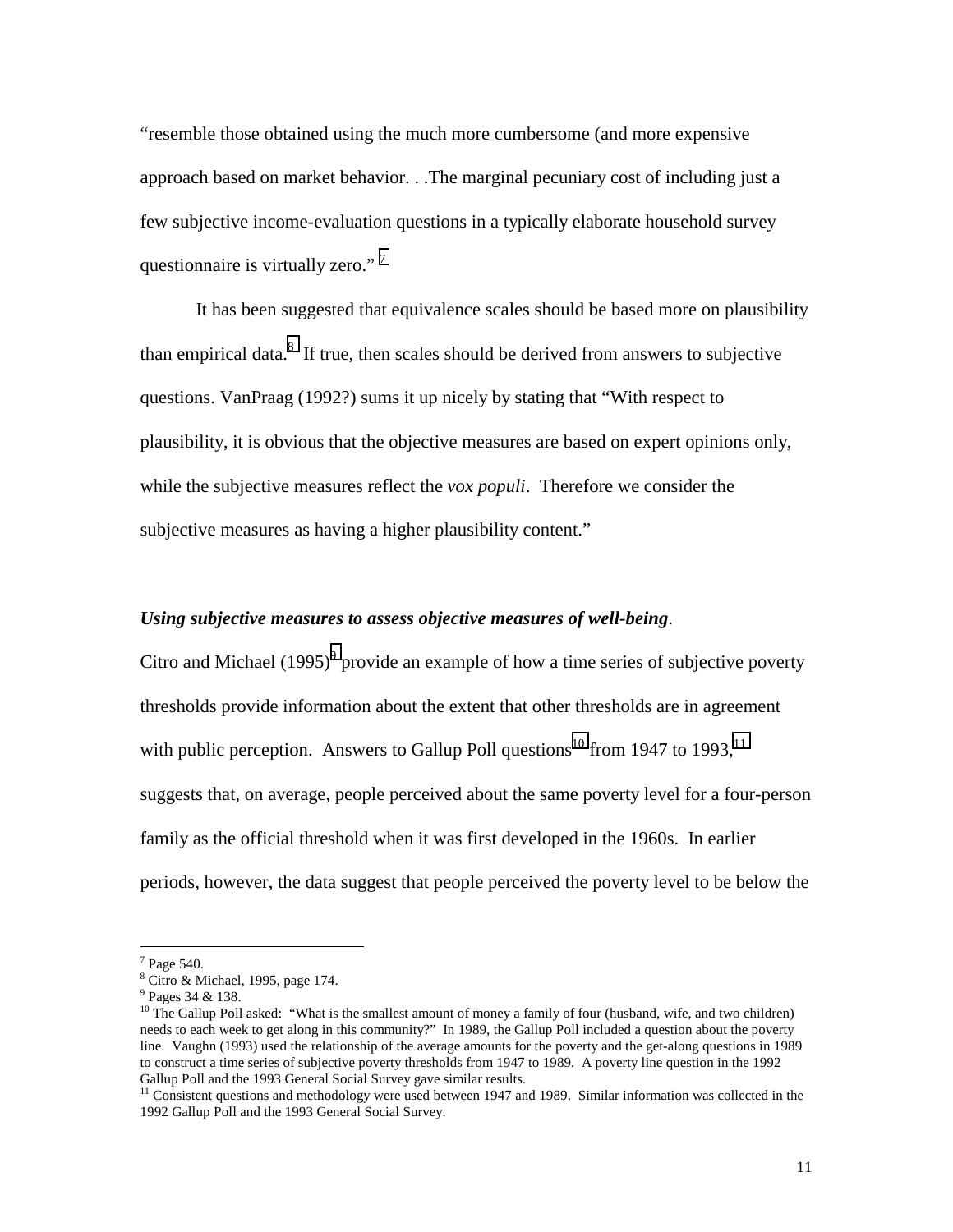official threshold. In later periods, the data suggest that people perceived the poverty threshold to be higher than the official threshold. In comparing the answers to the subjective Gallup questions and half the value of median after-tax income, the Gallup answers were slightly higher from 1947 until 1963, and quite similar from 1963 to 1989. The trend is quite similar for the entire period. It has been suggested that one of the reasons the Orshansky-based thresholds were adopted is because of their relationship to other measures at the time: the original 1963 threshold for a two-adult/two-child family is very close to one-half the median after-tax four-person family income and to a subjective four-person family threshold derived from Gallup Poll data.<sup>12</sup> Answers to subjective questions, such as the Gallup get-along questions, and the poverty levels, respond to cyclical changes in the economy, declining during recessions and increasing during expansions.

## **III. Previous Research and U.S. Government Involvement**

 $\overline{a}$ 

During the twenty years in which subjective questions have been used to assess the economic well-being of individuals and households, relatively little research has been done on the reliability or validity of these particular questions. However there are four notable exceptions.

First, the Delighted/Terrible (D/T) scale was developed and tested by Frank Andrews and Stephen Withey<sup>13</sup> in a series of quality of life surveys at the University of Michigan Institute for Survey Research during the 1970s. Based upon their tests,

<sup>&</sup>lt;sup>12</sup> Citro, Connie, comments on paper presented during the 1996 Society of Government Economists Conference session on Inequality and Poverty, November 22, 1996.

<sup>13</sup> F. M. Andrews and S. B. Withey. *Social Indicators of Well-Being*. New York: Plenum Press, 1976, p. 343.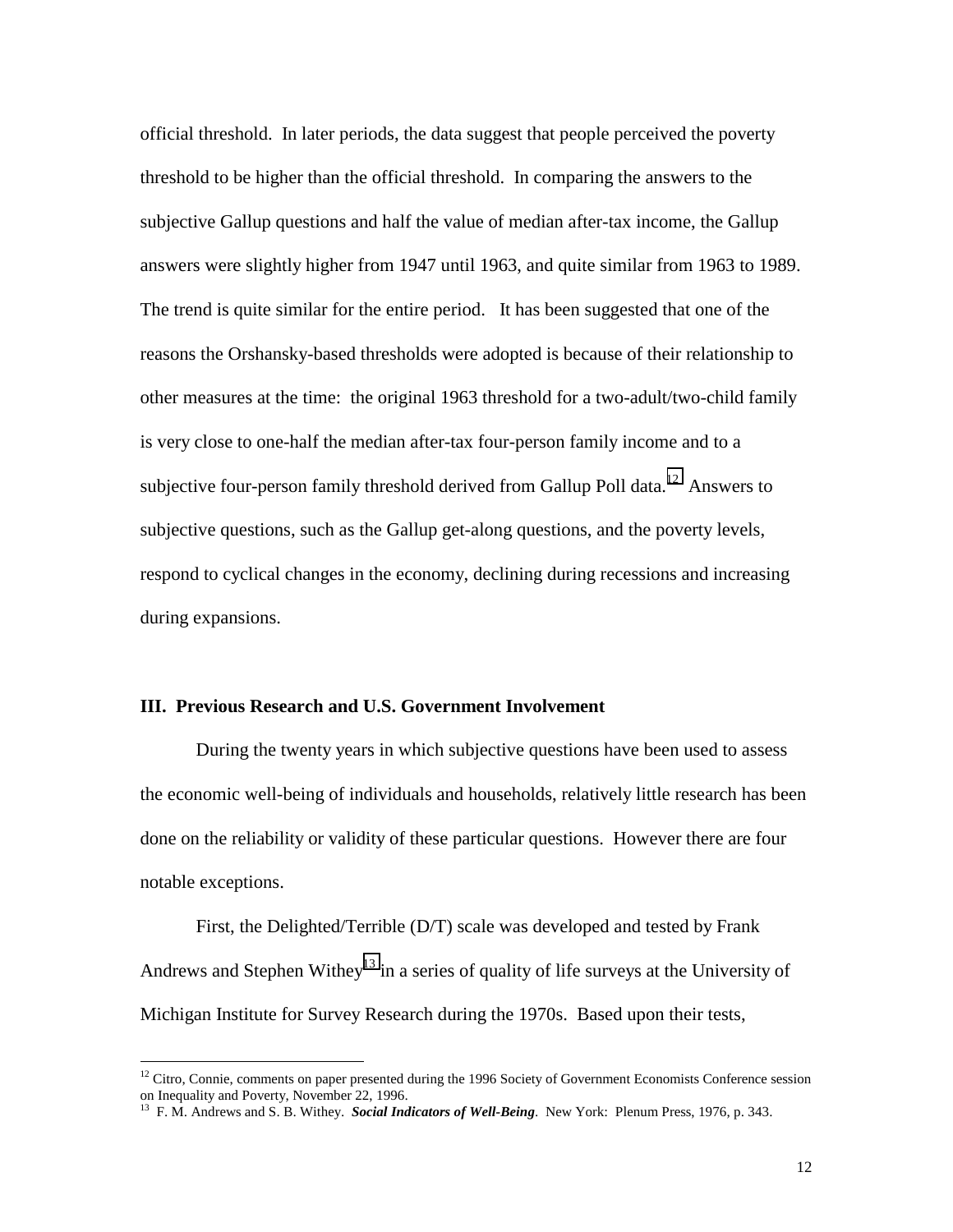Andrews and Withey suggest that the D/T scale can account for 87 percent of the variance in respondents' feelings about their income.

Second, Kapteyn<sup>14</sup> focused his research primarily on the use of the IEQ and the D/T scale in measuring an individual's welfare function of income (WFI), although response to related subjective questions were also examined. With respect to the IEQ, Kapteyn found that respondents preferred to answer in annual amounts. He suggested that respondents who answer in monthly or weekly amounts "forget" certain of their income like once-a-year-fringe benefits. He suggested a finer (more points) scale for the D/T response categories since less ties should improve the WFI model fit.

Third, Antonides and colleagues<sup>15</sup> conducted a study to assess the reliability and validity of ten methods for measuring individual welfare functions of income using income evaluation questions. Data were collected from an experimental survey of approximately 400 households in the Netherlands in the Spring of 1979. Of the ten methods tested, they recommended a combination of two methods, that is, they recommend that individuals be asked numerical evaluations and corresponding income levels. Even this method raised concerns however, because they thought that the numerical evaluations might tempt respondents to provide income levels proportional to the numerical values which would tend to produce linear individual welfare functions. They recommended further testing of this method.

<sup>&</sup>lt;sup>14</sup> Arie Kapteyn, "Statistical Analysis of Response to Charlottesville Hothouse, Treatment A Attitudinal Module, June 6-7, 1979." Unpublished manuscript.

<sup>&</sup>lt;sup>15</sup> G. Antonides, A. Kapteyn, and T. Wansbeek, *Reliability and Validity Assessment of Ten Methods for the Measurement of Individual Welfare Functions of Income*, unpublished manuscript, Center for Economic Research, Tilburg, the Netherlands, 1986.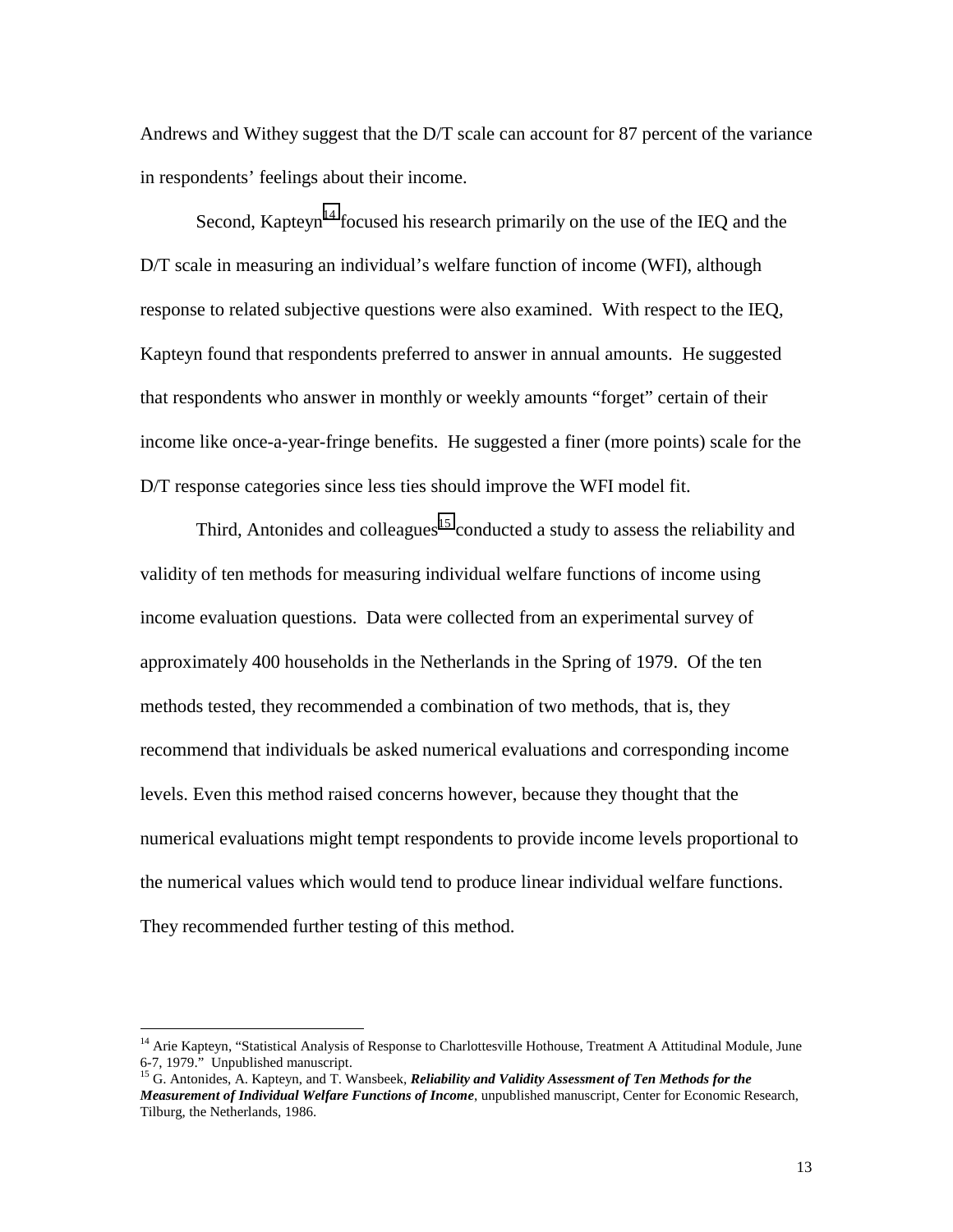The fourth study was conducted under the direction of Morissette and Poulin<sup>16</sup> of Statistics Canada. Respondents were surveyed in supplements to the 1983, 1986, 1987, and 1988 Survey of Consumer Finances to evaluate alternative low income measurement methods. Interviewees were asked both the minimum income and spend questions and an income evaluation question. Split samples were used to test question wording. The major findings concerning the minimum income types of questions include: (1) small differences in response resulted with increases in family size; (2) when the same question wording was used over time, no notable changes in the minimum income required resulted; and (3) question wording on required income affected both the minimum income and, to a lesser degree, the equivalence scale; the researchers found a 32 percent difference in the levels produced from the income questions versus from the questions (using the 1988 split panel data), with the spend question producing lower responses.

Although not specifically designed to examine the impact of changes in survey methodology, other studies have been conducted using data from the MIQ and IEQ, and related questions which provide us with insight concerning subjective assessments. For example, Saunders and Matheson,<sup>17</sup> using Australian data, note that "perceptions of an adequate income for oneself are shaped by cultural identities and their concomitant reference groups in ways which go far beyond the effects of immediate material and personal circumstances." Garner and de  $V$ os,  $^{18}$  using data from the U.S. and the

<sup>&</sup>lt;sup>16</sup> R. Morissette and S. Poulin, *Income Satisfaction Supplement: Summary of Four Survey Years*, Statistics Canada, 1991.

<sup>&</sup>lt;sup>17</sup> Peter Saunders and George Matheson, *Perceptions of Poverty, Income Adequacy and Living Standards in Australia*. Social Policy Research Centre Reports and Proceedings, No. 99, The University of New South Wales, April 1992.

<sup>&</sup>lt;sup>18</sup> Thesia I. Garner and Klaas de Vos, "Income Sufficiency vs. Poverty: Results from the United States and the Netherlands," *Journal of Population Economics,* vol. 8, 1995 pp. 117-134. Also see: Klaas de Vos and Thesia I.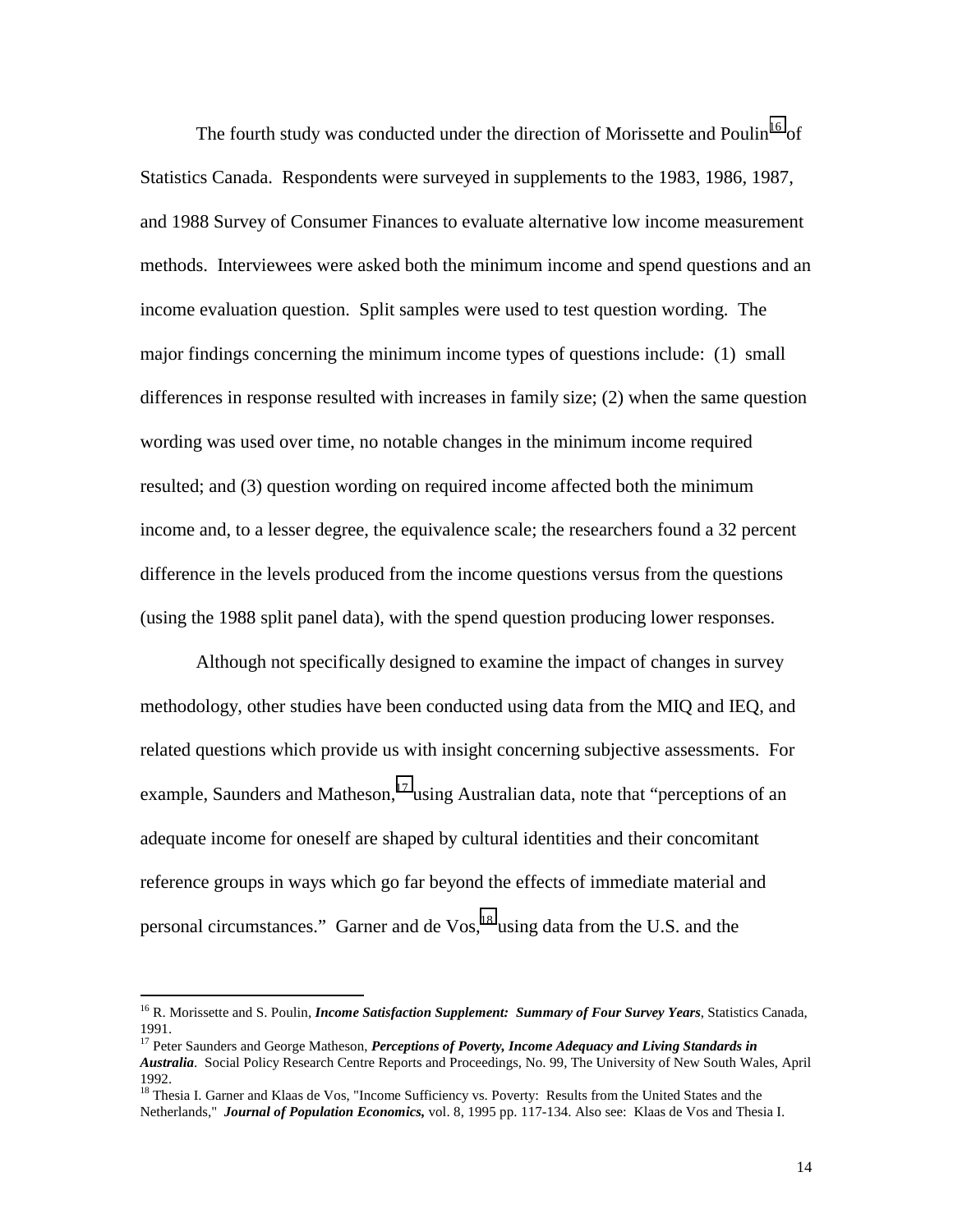Netherlands, found that question wording, design of the survey, and data collection instruments are likely to contribute to variations in response. Based on econometric analysis, they found that differences for the two countries was likely related to what respondents consider necessary, and to their general interpretation of the MIQ.

During this same time period, the U.S. government moved forward and included subjective assessments of health status and health-related work limitations in federally sponsored surveys. The move to include subjective measures of the impact of income and financial resources in U.S. government sponsored surveys, however, was not as readily endorsed.<sup>19</sup> The first foray of subjective assessments of income into U.S. government surveys came when both the MIQ and the D/T question were included in the Bureau of the Census' 1979 Research Panel of the Income Survey Development (ISDP) Program.<sup>20</sup> The MIQ was also added to the 1982 Consumer Expenditure (CE) Interview Survey<sup>21</sup> based upon the recommendation of the Expert Committee for the Bureau of Labor Statistics' (BLS) Family Budget Revisions.<sup>22</sup> This committee suggested that in terms of measuring family budgets, there is "a general consensus about how much it takes for an ordinary family to 'get along'—perhaps not an exact figure, but rather a range or 'band' of total expenditure levels that contains what most people would agree is the 'get along'

Garner, ""An Evaluation of Subjective Poverty Definitions: Comparing Results from the U.S. and the Netherlands," *Review of Income and Wealth*, Series 37, Number 3, September, 1991.

<sup>19</sup> The result being that research into these questions has lagged behind that of the health-related questions. Yet researchers here in the U.S. and in other countries (mostly in Europe, Canada, and Australia) continued to use the subjective economic well-being questions to provide information on the situation of individuals and households. See Appendix B for selected references from the literature.

 $20^{11}$  For a review of the history of self-assessments in potential federal household surveys, see Denton R. Vaughan, "Self-Assessments of Income Needs and Financial Circumstances: Two Decades of Seeking a Place in Federal Households Surveys," paper presented at the Joint Statistical Meetings, Sections on Government Statistics, Social Statistics, and Survey Research Methodology, Chicago, Illinois, August 5, 1996.

<sup>&</sup>lt;sup>21</sup> See deVos and Garner (1991) and Garner and deVos (1995) for analyses of these data.

<sup>22</sup> Harold W. Watts. "Special Panel Suggests Changes in BLS Family Budget Program," *Monthly Labor Review*, December 1980, pp. 3-10.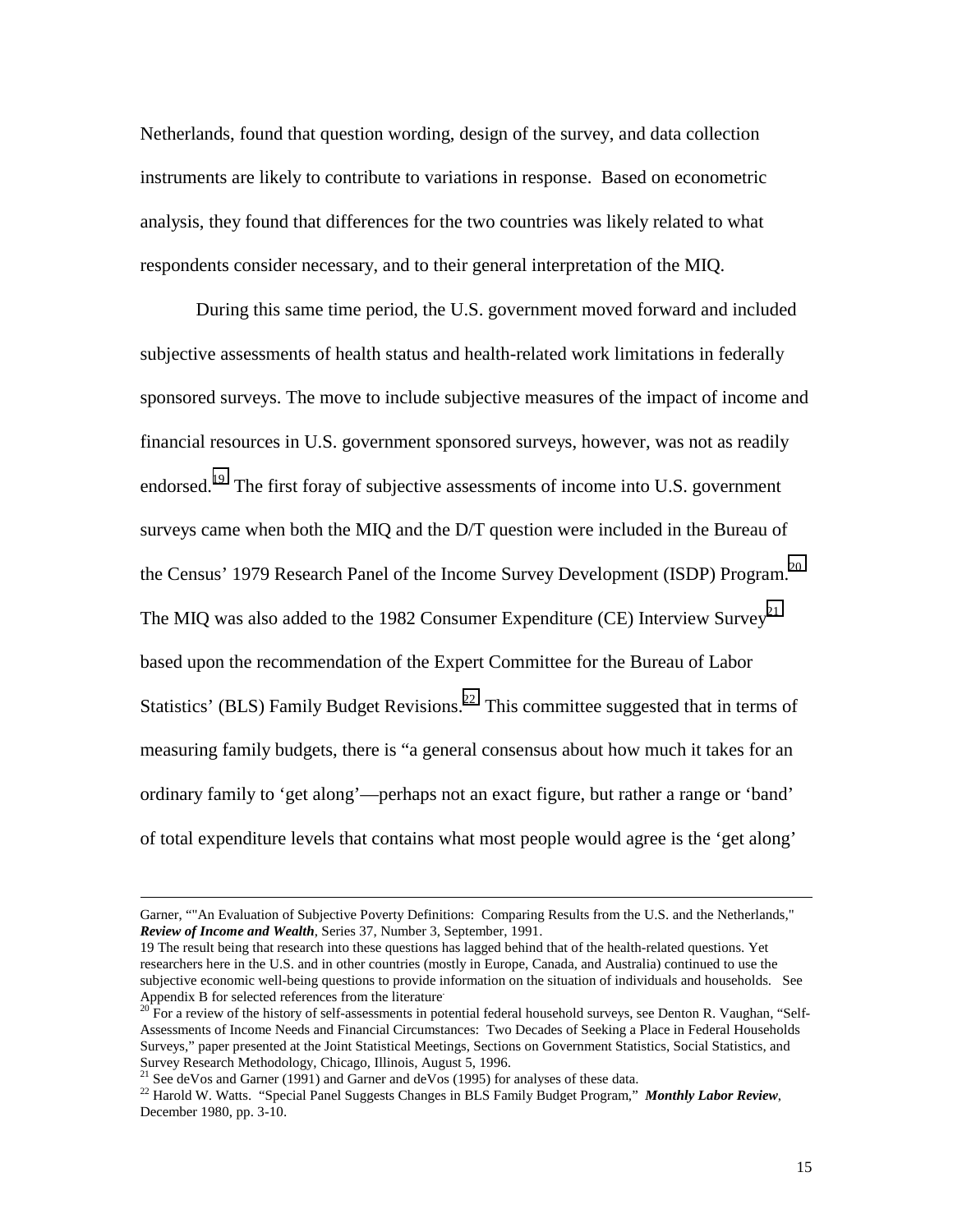amount" (p. 8). Consequently, the committee recommended a major effort to evaluate and perfect a survey methodology that would permit a paradigm shift away from the notion that official experts can (and should) define what the populace needs in order to get along or prosper. The new measurement task would be directed instead toward finding stable, reproducible estimates of what ordinary people experience with their family budgets (p. 9). The committee, therefore, envisioned supplementing the absolute standards embodied in detailed lists of commodities with more relative standards based on the reported subjective experience of respondents.

Implementation of the committee recommendations was initiated by proposing the only existing subjective assessments of income available: the MIQ, IEQ, and D/T question. However, when the survey package of questions was sent to the Office of Management and Budget (OMB) for approval, the MIQ question alone was accepted for inclusion in the CE and only within the last interview. Eventually, even this one question was dropped when the plan to revise the Family Budget program was discontinued.

Again in 1991, a formal proposal from an inter-agency team was presented to OMB to include the existing subjective assessment questions in the Survey of Income and Program Participation (SIPP), a Bureau of the Census survey. After consultation with BLS, the Bureau of the Census, and the Office of Senator Daniel Moynihan, OMB recommended "laboratory and field testing" prior to the inclusion of such questions in the SIPP. In the OMB memorandum, cited was research from the  $BLS<sub>1</sub><sup>23</sup>$  one of the few U.S. statistical agencies that had direct experience with a MIQ. In this memorandum, the OMB reiterated its policy to support such survey development and testing in the statistical

16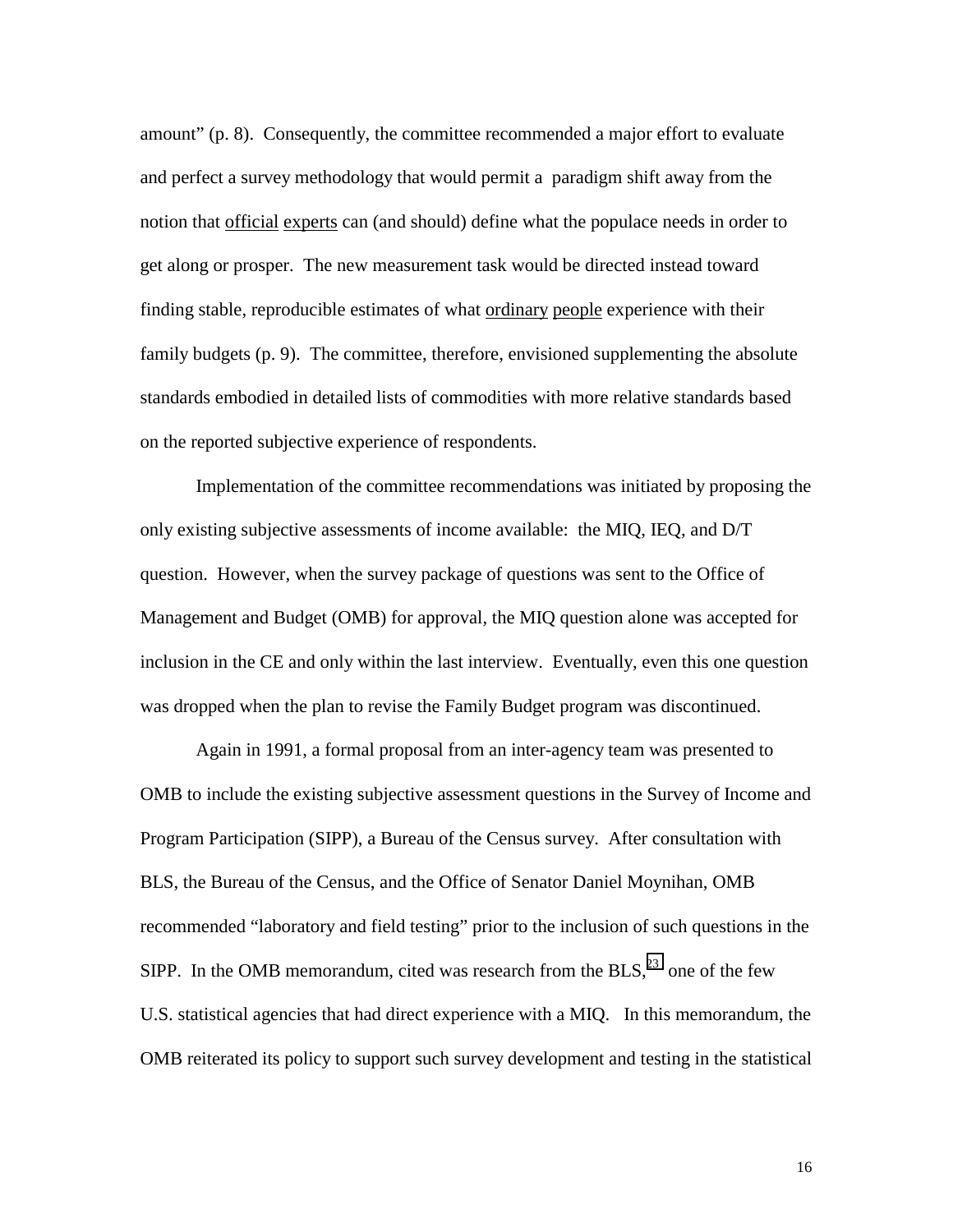agencies. The Committee on National Statistics,<sup>24</sup> in their report *Measuring Poverty*, A *New Approach*, also suggested that more work needs to be conducted on these measures before they can be seriously considered for an official poverty measure. However, they did state that, "If such survey responses were available over time on a consistent basis,... they could be used to provide useful information with which to evaluate the official methodology for updating the thresholds."<sup>25</sup>

In the autumn of 1994, a preliminary proposal was prepared within the BLS to explore the possibility of cognitive testing of subjective questions. By the spring of 1995, specific plans were detailed for a first round of cognitive tests. In the Spring of 1996, BLS management determined that this first stage of cognitive testing might proceed, with the understanding, that upon completion, there would be a review of the results and decisions made concerning further implementation. The format of the test and the questions to be asked were developed and pre-tested in the BLS cognitive lab. This pretest helped to refine the protocols and improve the flow of the one-on-one interviews. Staff from the BLS and the Michigan Survey Research Center, under contract with BLS, collected the data from five areas in the U.S.

Also during the autumn of 1994, the Bureau of the Census reconvened the SIPP Interagency Working Group to discuss possible topics for inclusion in the 9th wave interview of the 1993 SIPP panel (scheduled for fielding in the period October 1995

 <sup>23</sup> De Vos and Garner (1991) and Garner and de Vos (1995).

<sup>24</sup> Constance F. Citro and Robert T. Michael (eds.). *Measuring Poverty: A New Approach*. Washington, D. C.: National Academy Press, 1995.

<sup>25</sup> Citro and Michael (1995), pp. 136-137.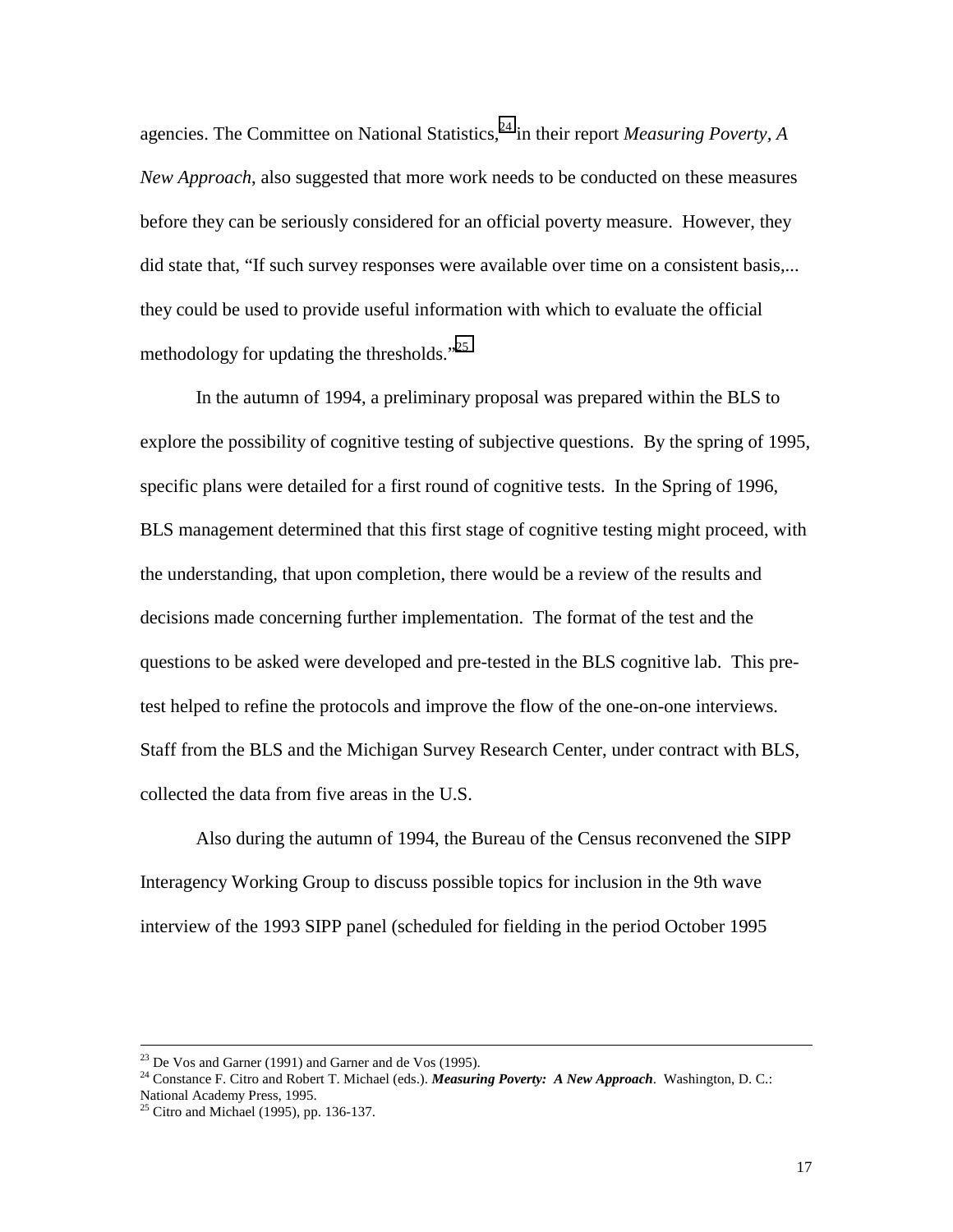through January 1996).<sup>26</sup> OMB agreed that the SIPP would be used to collect data for the proposed wave using the D/T question, the MIQ, and the MSQ. These data were collected by the Bureau of the Census.

In an effort to coordinate activities and to meet the OMB request, the BLS and Census Bureau jointly funded the cognitive testing, as noted earlier. All of the cognitive work was conducted or coordinated by the BLS. Once the SIPP field data are available (probably in late spring 1997), BLS will work with the Census Bureau in analyzing those data. Then results from the two parts of the project will be combined to provide an overall assessment of the subjective questions under examination.

## **IV. Study Design**

 $\overline{a}$ 

Our study was designed to address four main research questions:

- 1. How do respondents interpret such terms as "minimum income," "sufficient income," "necessary expenses, " and "monthly household income?" Since these terms are not defined for respondents, the range of possible interpretations needed to be determined.
- 2. Are there potential order effects when asking respondents to make subjective assessments? For example, when respondents are asked to assess satisfaction with their income, are their ratings affected by questions immediately preceding those asked about their expenditures? The possibility exists that consideration of one's expenses may create a comparison that may temporarily raise or lower one's evaluation of income.
- 3. How do respondents use response categories such as "good/bad," "sufficient/insufficient," and "delighted/terrible?" Are these the appropriate terms for assessing people's attitudes and emotions about their income? What metric should be used for the scale range?

<sup>&</sup>lt;sup>26</sup> See Robert Kominski and Kathleen Short, "Developing Extended Measures of Well-Being: Minimum Income," paper presented at the Joint Statistical Meetings, ," Sections on Government Statistics, Social Statistics, and Survey Research Methodology, Chicago, Illinois, August 5, 1996.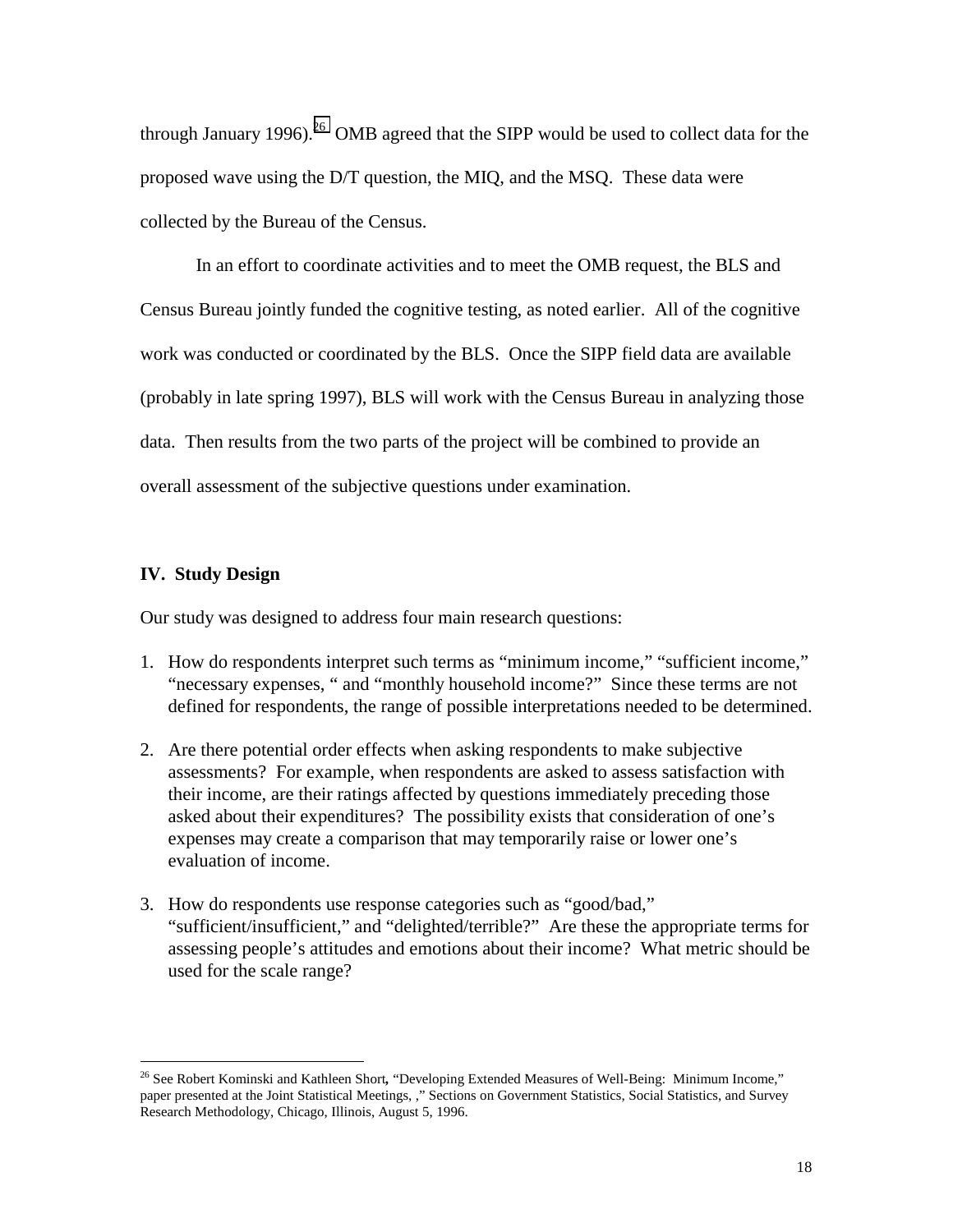4. How easy or difficult is it for respondents to make subjective assessments of their income? How accurately do respondents review their economic situation when making subjective assessments?

To address these four main research questions, a two-prong strategy of qualitative testing consisting of cognitive interviews and focus groups was used. The successful application of such qualitative methodologies requires that as many differing viewpoints as possible be gathered, so that a full range of ideas and opinions may be observed. In order to extend the breadth of views expressed, our study is designed to include three types of family composition, three levels of income, and five sites spread across the United States. The result is a three-by-three design matrix (based on household type and income group) with a total of nine cells; not all sites are represented by each cell in the matrix. At least five (5) interviews and one (1) focus group was conducted in each cell.

Based on our own evaluations and earlier work,<sup>27</sup> we expected that spending patterns impinge upon one's attitude toward income, so we decided it was necessary to include a range of household types reflecting diverse expenditure patterns. We screened participants and categorized their household types as:

- 1. single adults with no children under 18 years-of-age in the home,
- 2. adults (either single or sharing expenses with another adult) with children under 18 years-of-age in the home,
- 3. adults sharing expenses, but with no children under 18 years-of-age in the home.

We defined the levels of income as either  $(1)$  low,  $(2)$  medium, or  $(3)$  high. These are determined separately for each geographic area in which testing is conducted. Using July to December 1994 Income Percentile Data from the Current Population

 $27$  Garner and de Vos (1995).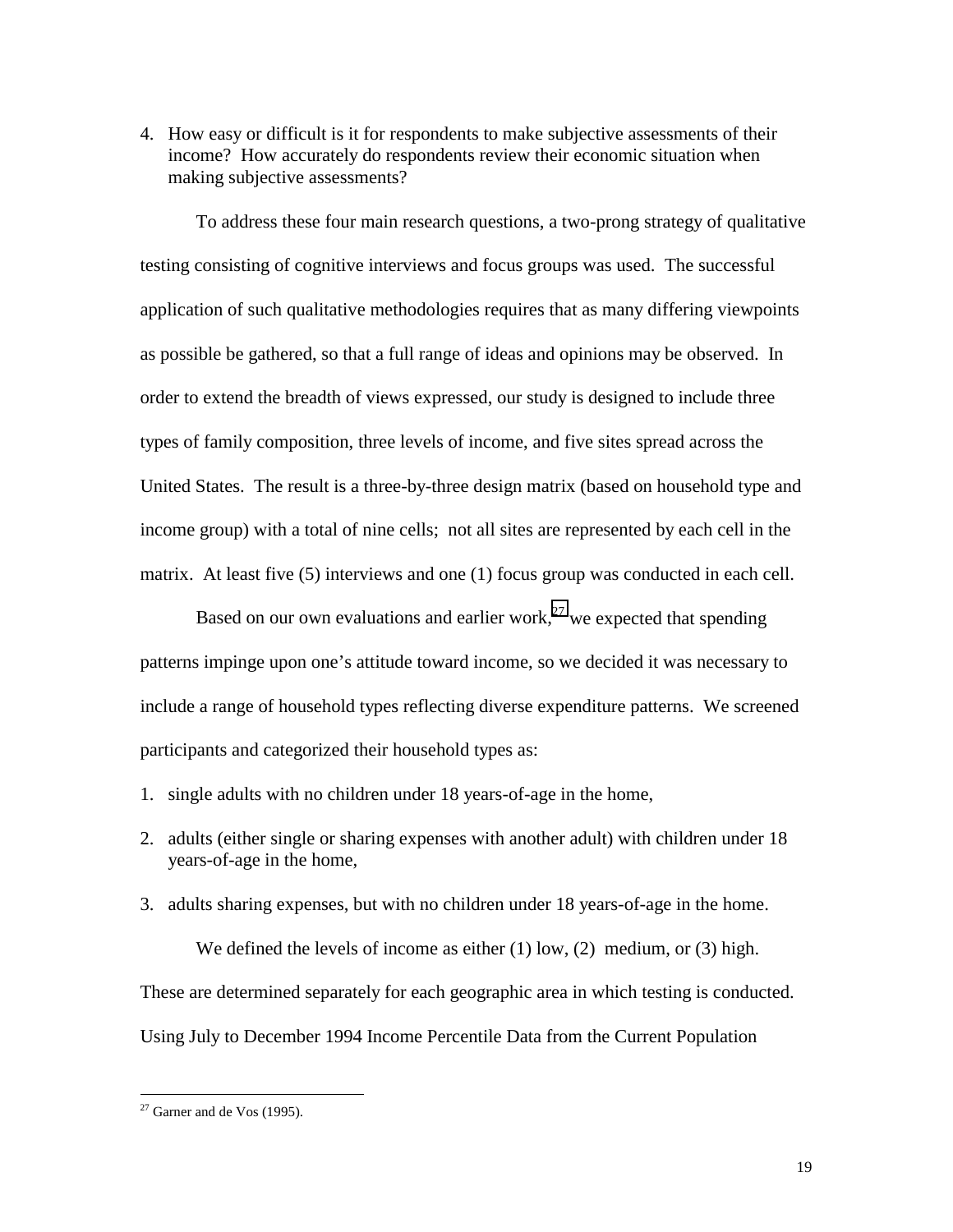Survey  $(CPS)$ ,<sup>28</sup> staff from the  $BLS<sup>29</sup>$  adjusted these estimates to the March 1996 level using the CPI-U for all items.<sup>30</sup> These estimates represent taxable household income in the appropriate metropolitan statistical areas and do not include the cash value of food stamps. The income ranges for each area are divided into thirds for each of the three household types (see Appendix C for the exact income ranges used).

The five sites were selected to provided national coverage, as well as some urban/rural differentiation. The sites were Miami, Los Angeles, Detroit, Baltimore, and West Virginia. In this paper, we only present the results from ten interviews and one focus group from one site: Miami, Florida. The Miami focus group and cognitive interviews were conducted by a research psychologist from the Bureau of Labor Statistics during the month of May 1996. Data for the other eight cells were collected during the summer and autumn, but were not available for presentation at this time.

#### **V. Methodology**

 $\overline{a}$ 

Our choice of two qualitative methodologies, *focus groups* and *cognitive interviews*, reflected our lack of even the most basic information concerning the ways that respondents would react to these types of questions, scales, and concepts. We had no prior hypotheses driving our data collection. Instead, we were attempting to (a) simply observe the procedures and strategies respondents use when making subjective assessments, (b) hear the language they use when discussing these topics, and, ultimately,

<sup>&</sup>lt;sup>28</sup> Special thanks are extended to Kathleen Short of the Census Bureau for producing these ranges. Earlier ranges were produced by Bill Passero using CEX data but we decided later to use the CPS data for selecting our subsamples. <sup>29</sup> Thanks to Wolf Weber for this conversion.

<sup>&</sup>lt;sup>30</sup> No CPI-U data were available for the Detroit/Ann Arbor area for March 1996. The alternative for updating the income ranges was thus to average the CPI-Us for February 1996 and April 1996 to make the adjustment.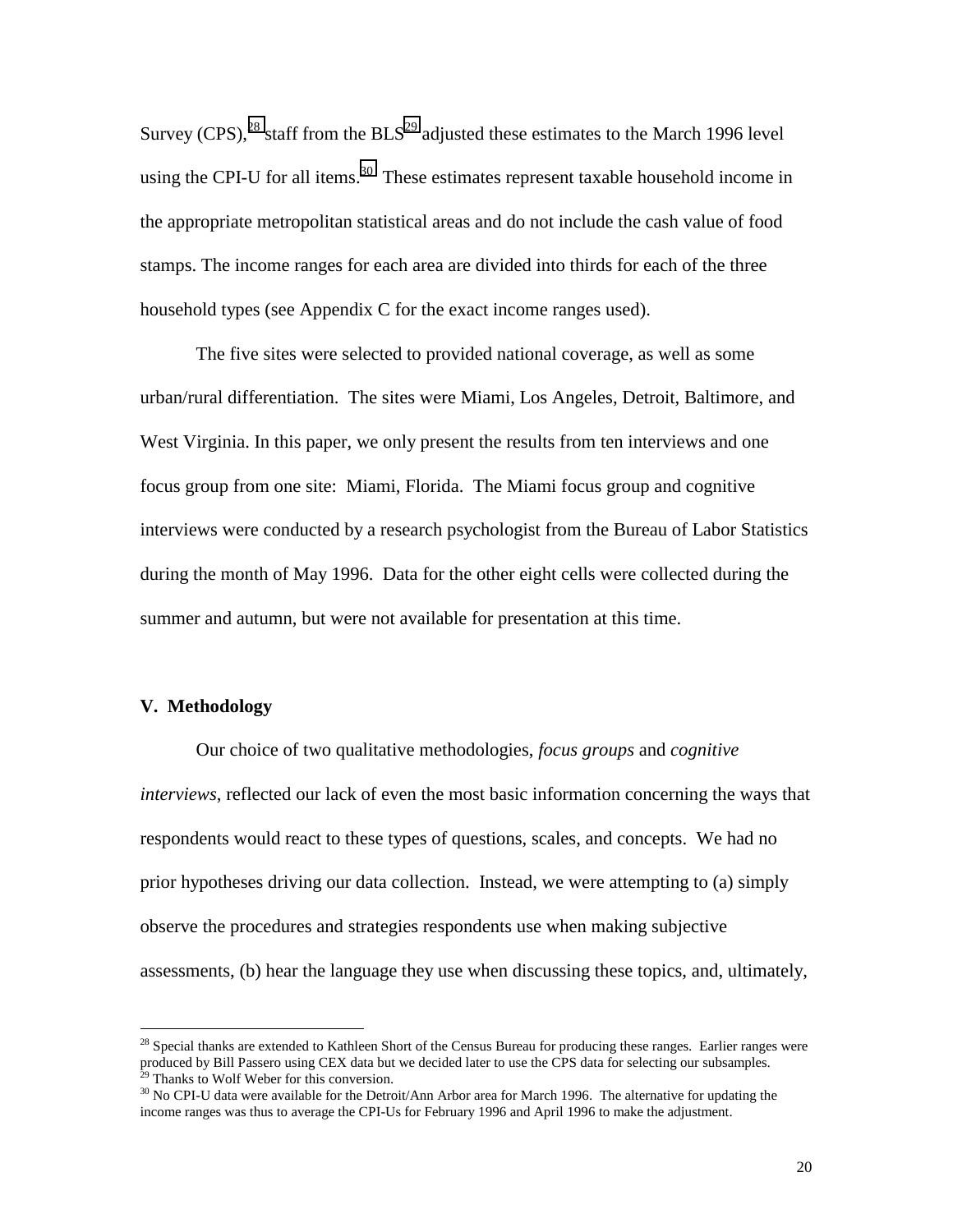( c) see these issues from the respondents' perspective by encouraging and assisting them in articulating their own unique perspectives on the world.

### *A. Focus Groups*

In our focus groups, respondents were asked to discuss the concepts of "minimum income" among themselves. Specifically, we asked them:

- What amount of income would they need to "make ends meet" and how did they decide upon this amount?
- What expenses would be covered by "enough money to make ends meet?" What would this amount of money purchase?
- What things in their lives determine the amount of income a family needs "to" make ends meet?"

In addition, participants were asked to evaluate different "levels" of income. For instance, they were asked to describe the differences between "good" and "bad" amounts of income. A similar discussion was raised for the distinctions between "sufficient" and "insufficient" incomes. Participants were asked to consider what elements or events might cause the dividing points between "good and bad" or between "sufficient and insufficient" incomes to fluctuate. Finally, participants were presented with the "delighted/terrible" scale and probed for their reaction to, as well as their understanding and use of its response categories.

#### *B. Cognitive Interviews*

For this study, several tasks were drawn from the repertoire of cognitive laboratory techniques. The interviews begin with a concurrent think-aloud task, through which the participants were able to describe their thoughts while answering either the MIQ and an alternative "minimum spend" question. Participants were first "taught" to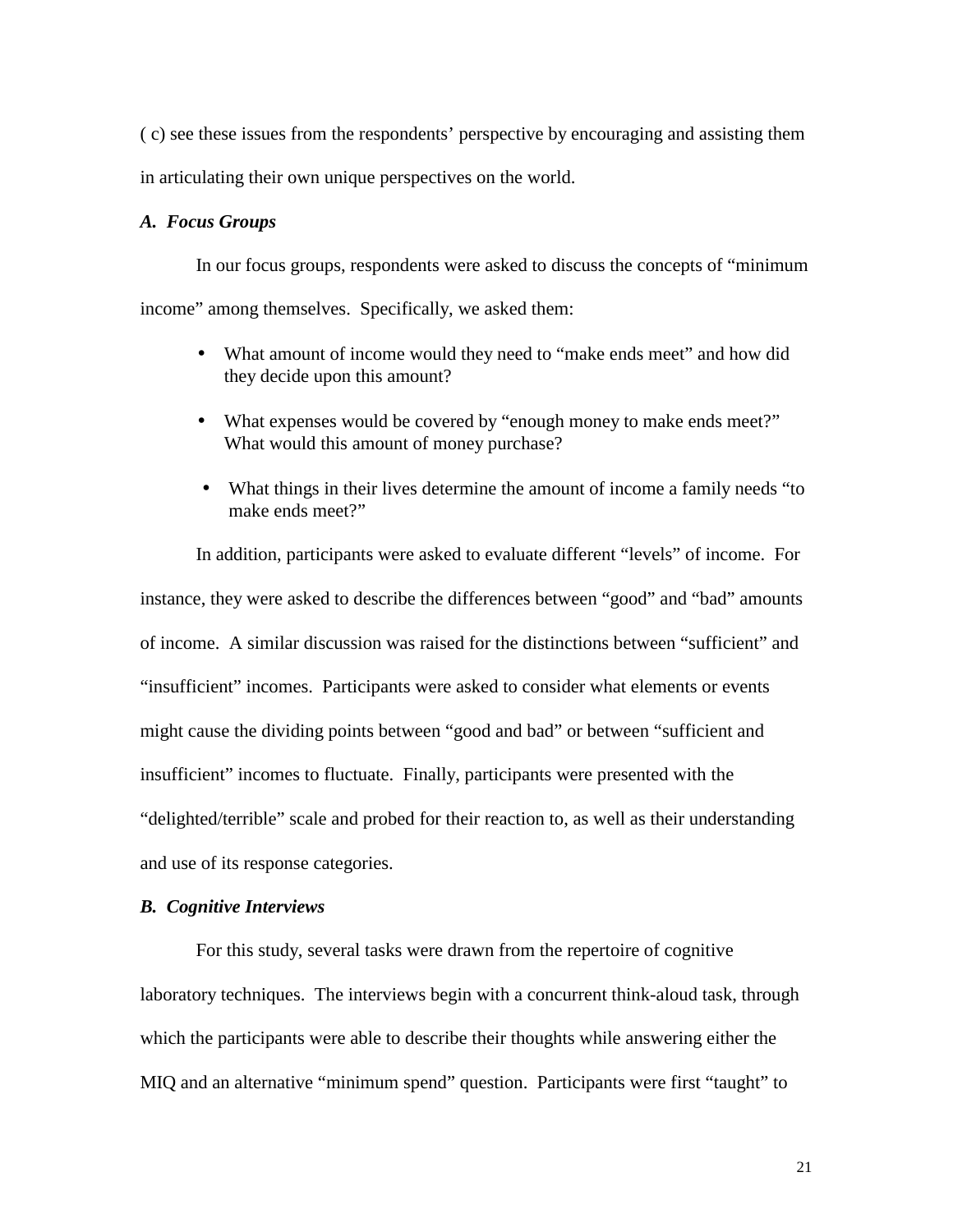create an answer out loud by having the procedures explained and demonstrated. They were then requested to talk through all the issues and problems they had as they arrived at their answer to the question. As the answers emerge, the interviewer followed up with probing questions to gain additional details and understanding. Participants were asked to rate their confidence in the answer they provided and to paraphrase some of the concepts in their own words. Such strategies are generally used to identify difficulties in understanding question wording or concepts, recall strategies, and the participants' reactions to the question. $31$ 

A second technique used was an "income sorting" task directed toward assessing the ways that participants evaluate income. Two versions of the task were used for each participant. In each case, cards were arranged in front of the participant that were labeled either "Very good," "Good," "Bad," "Very Bad" or "Sufficient," "Insufficient." Participants were then handed a stack of cards with dollar amounts written on them, ranging from \$250 to \$6,000 in \$250 increments. Participants were instructed to think about all the members of their household and their expenses and then to evaluate each dollar amount as monthly take-home pay. The evaluations were made by placing each dollar amount into an appropriate category. After all the cards had been sorted and the difficult gray areas between categories recognized, the interviewers probed the decisions. Participants were asked to discuss how they decided to categorize the dollar amounts, what the income amounts categorized together had in common, and what their lives would look like with the varying categories of income.

<sup>31</sup> T. J. DeMaio and J. M. Rothgeb. "Cognitive Interviewing Techniques in the Lab and in the Field." In *Answering Questions*, N. Schwarz and S. Sudman (eds.). San Francisco: Jossey-Bass Publishers, 1996, pp. 177-195.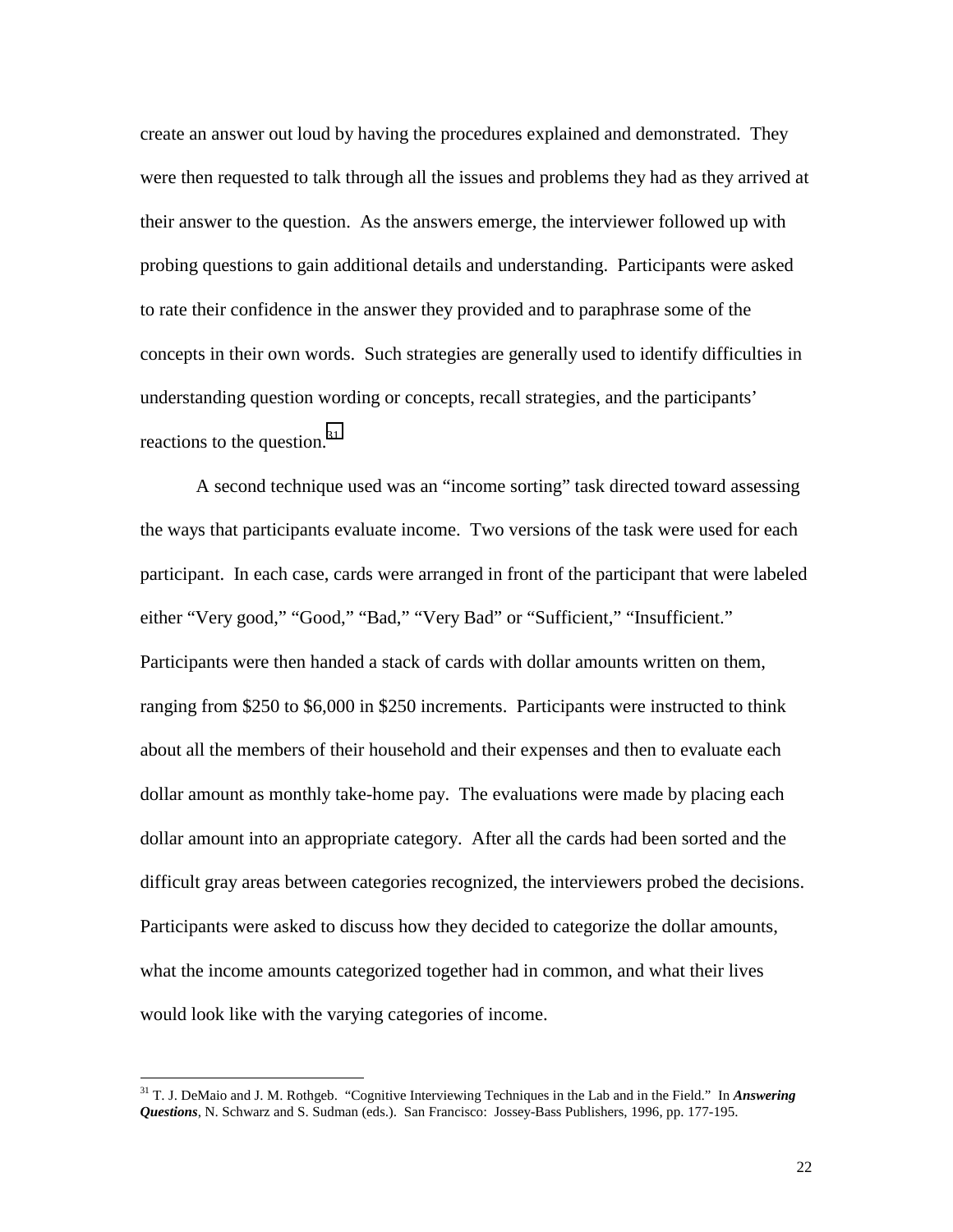A third task was a series of short answer questions using the "delighted/terrible" scale. "Satisfaction" assessments ran the risk of being affected by preceding questions that make specific information salient, thereby creating temporary standards of comparisons, affecting judgments, and causing later responses to be higher or lower by comparison. So in order to test for this possibility, a series of questions was asked for which participants were to use the "delighted/terrible" scale to identify how they felt about expenses such as the cost of feeding their families, eating out in restaurants, buying clothes, health care, transportation, school tuition, and housing. Half of the participants were asked to assess their family incomes *prior* to expenditure assessments; half of the participants were asked to evaluate their family incomes *after* the evaluation of expenses. Participants were also asked to discuss the "delighted/terrible" scale and to describe the meaning of the various categories.

In closing, the interview participants answered a series of short debriefing questions. These questions probed their reactions to the interview itself, what they liked best and least during the interview, what was easiest and most difficult, and their ideas for other questions that we could ask to more fully understand their subjective experience of the *yin* and *yang* of income and expenses.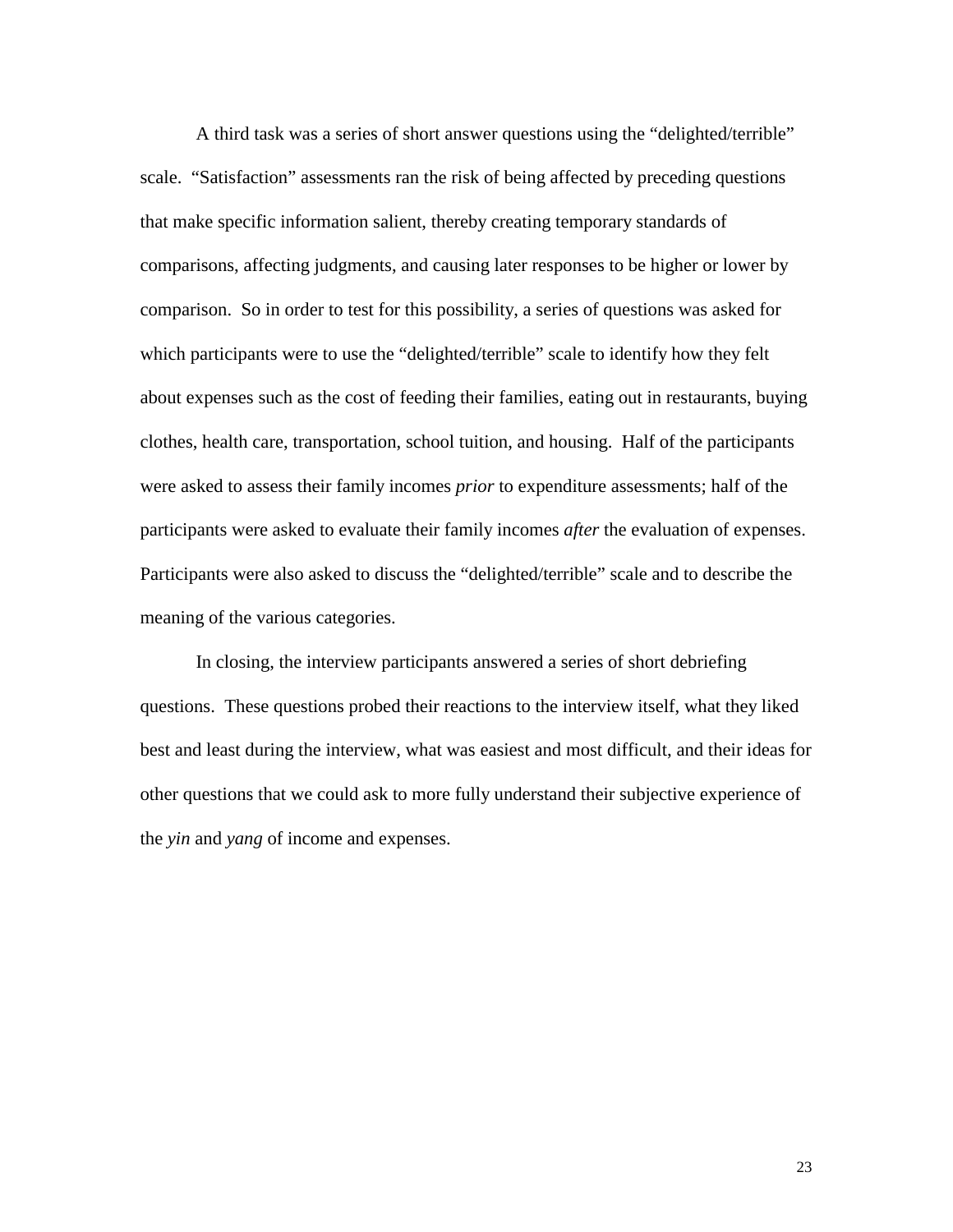## **APPENDIX I: LIST OF SELECTED LITERATURE BY SUBJECTIVE MEASURES OF WELL-BEING**

| <b>Type of question</b>           | <b>Authors</b>                                                |  |  |
|-----------------------------------|---------------------------------------------------------------|--|--|
| <b>Minimum income questions</b>   | Colasanato, Kapteyn, van der Gaag (1984)                      |  |  |
|                                   | Danziger et al (1984)                                         |  |  |
|                                   | DeVos & Garner (1991)                                         |  |  |
|                                   | Goedhart (1977)                                               |  |  |
|                                   | Kapteyn (1979)                                                |  |  |
|                                   | Kapteyn, Koorman, Willmse (1988)                              |  |  |
|                                   | Van Praag (1992)                                              |  |  |
|                                   | Vaughn (1993)                                                 |  |  |
| <b>Income Evaluation Question</b> | Duncan (1975)<br>Kapteyn & Van Praag (1980)<br>Kapteyn (1979) |  |  |
|                                   | Kapteyn, Koorman, Willmse (1988)                              |  |  |
|                                   | Van Praag (1992)                                              |  |  |
| Delighted-Terrible                | Dubnoff & Vaughn $(1972)$<br>Kapteyn (1979)                   |  |  |
|                                   | Kapteyn (1979)                                                |  |  |
|                                   | Van Praag (1992)                                              |  |  |
|                                   |                                                               |  |  |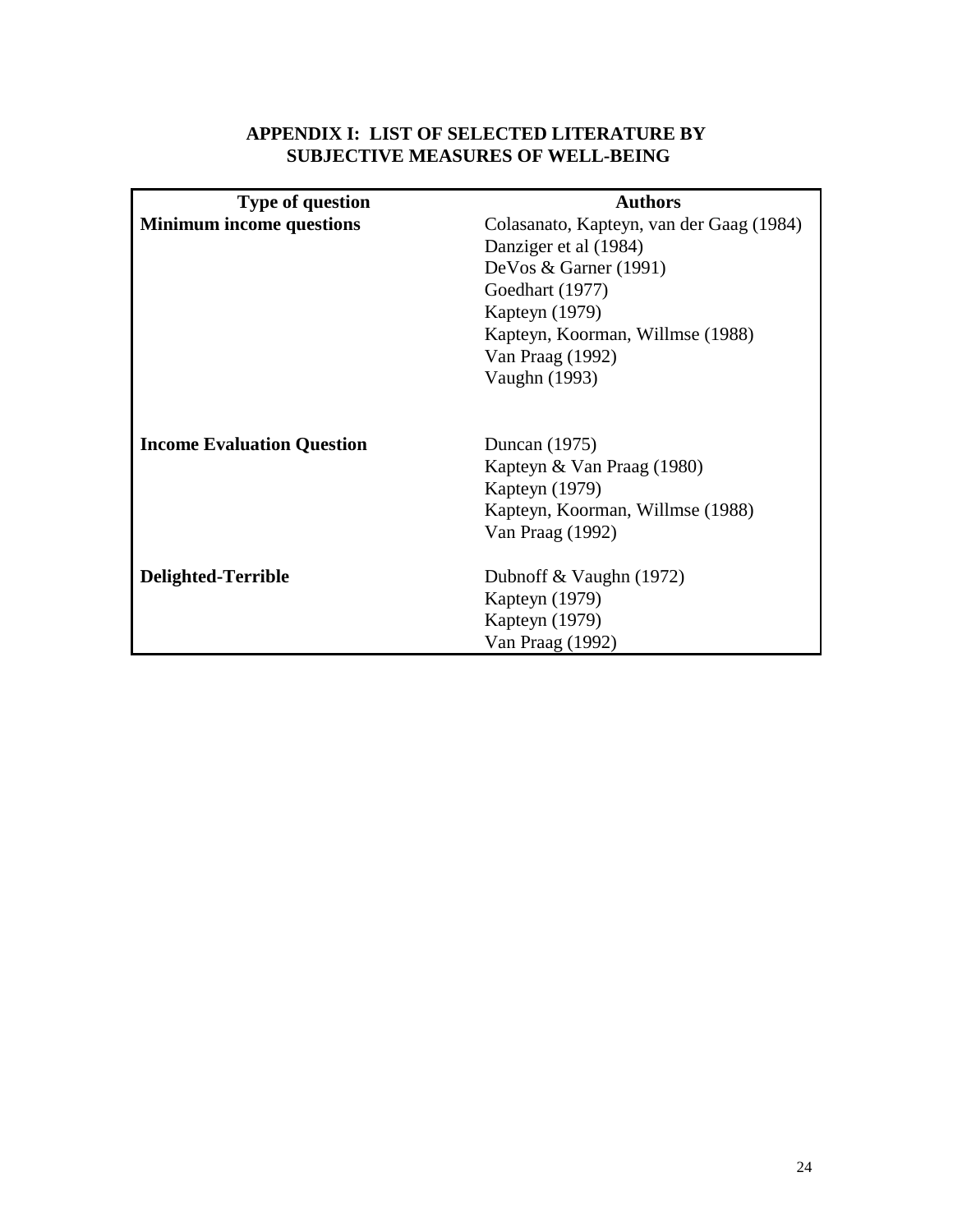## **APPENDIX II: SELECTED LITERATURE ON SUBJECTIVE MEASURES OF WELL-BEING**

Citro, Constance and Robert T. Michael, *Measuring Poverty, A New Approach*, National Academy Press, 1995, pp. 134-140.

Colasanto, D., Kapteyn, A. and van der Gaag, J., "Two Subjective Definitions of Poverty: Results from the Wisconsin Basic Needs Study, *Journal of Human Resources*, vol. 19. 1984, pp. 127-137.

Danziger, S., van der Gaag, J., Taussig, M.K., and Smolensky, E., "The Direct Measurement of Welfare Levels: How Much Does it Cost to Make Ends Meet:" *Review of Economics and Statistics*, vol. 66, 1984, pp. 500-505.

Deleeck, H., "The Adequacy of the Social Security System in Belgium, 1976-1985," *Journal of Social Policy*, vol. 18, no. 1, 1989, pp. 91-117.

Douthitt, R.A., MacDonald, M., and Mullis, R., "The Relationship Between Measures of Subjective and Economic Well-Being: A New Look," *Social Indicators Research*, vol. 26, 1992, pp. 407-422

Dubnoff, S., Vaughn, D., & Lancaster, C., "Income Satisfaction Measures in Equivalence Scale Applications," ASA Proceedings, Business and Economics Section, Washington DC, August 1981.

Duncan, O.T., "Does Money Buy Satisfaction?" *Social Indicators Research 2*, pages 267-274, December 1975.

Garner , T.I. and de Vos, K., "Income Sufficiency vs. Poverty: Results from the United States and the Netherlands," *Journal of Population Economics,* vol. 8, 1995 pp. 117- 134.

Goedhart, T., Halberstadt, V., Kapteyn, A., and van Praag, B.M.S., "The Poverty Line: Concept and Measurement," Human Resources, vol. 12, no. 4, 1977, page 515.

Hagenaars, A.J.M. and de Vos, K., "The Definition and Measurement of Poverty," *The Journal of Human Resources*, vol. 23, 1988, pp. 211-221

Hagenaars, A.J.M., *The Perception of Poverty*, Amsterdam: North Holland Publishers, 1986.

Kapteyn, A., Kooreman, P., and Willemse, B., "Some Methodological Issues in the Implementation of Subjective Poverty Definitions," *The Journal of Human Resources*, vol. 23(2), 1988, pp. 222-242.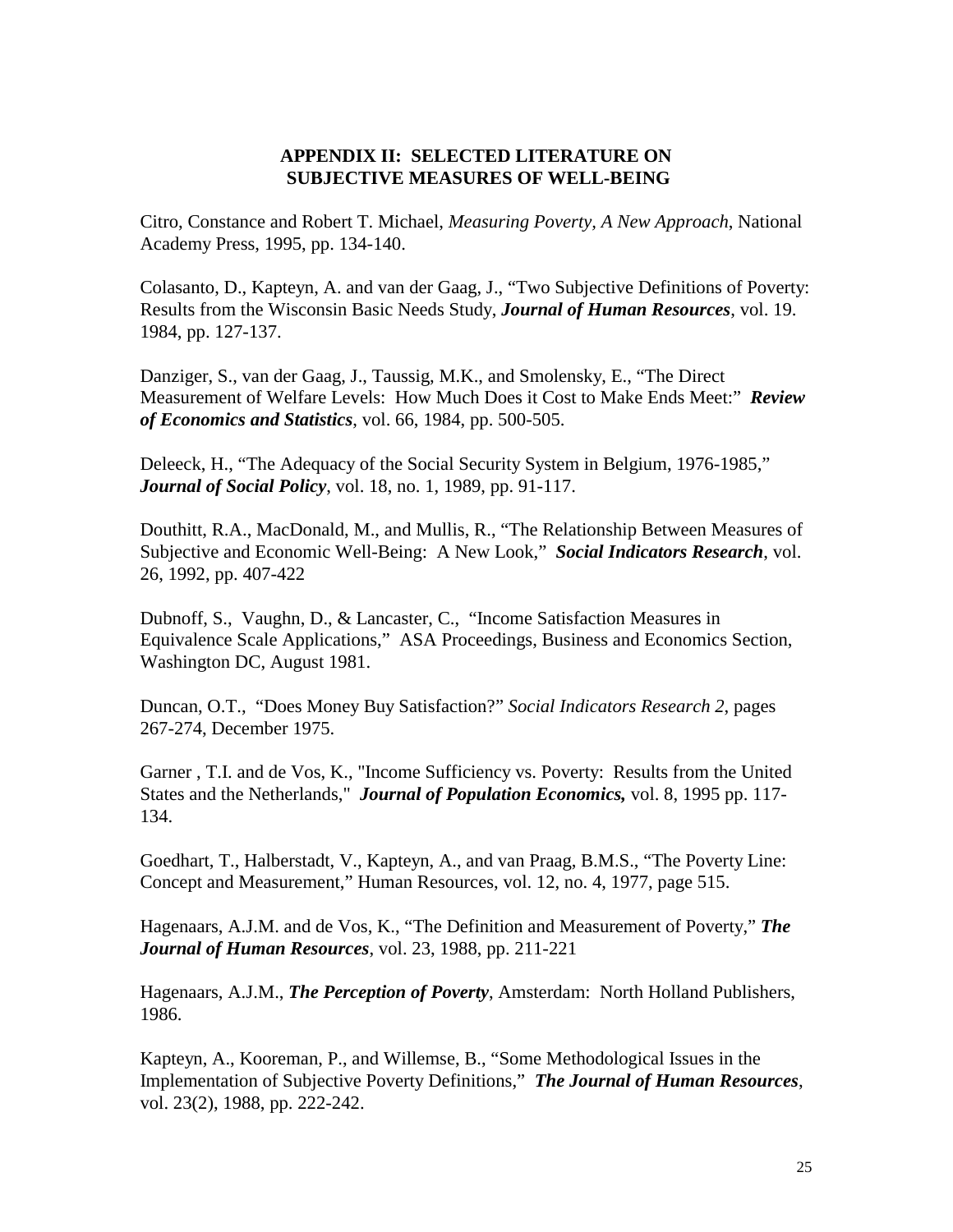Kapteyn, A., "Statistical Analysis of Response to Charlottesville Hothouse, Treatment of a Attitudinal Module, June 6-7, 1979," unpublished manuscript.

MacDonald, M., "Consumption Theories and Consumers' Assessments of Subjective Well-Being," *The Journal of Consumer Affairs*, vol., 26 (2), 1992.

Saunders, P., and Matheson, G., *Perceptions of Poverty, Income Adequacy and Living Standards in Australia*, Social Policy Research Centre, Reports and Proceedings, No. 99, April, The University of New South Wales, Kensington, New South Wales, Australia, 1992

Stanovnik, T., "Perception of Poverty and Income Satisfaction," *Journal of Economic Psychology*, vol. 13, 1992, pp. 57-69.

Townsend, Peter and Dave Gordon,, "What Is Enough? The Defintion of a Poverty Line," in Peter Townsend (ed.), *The International Analysis of Poverty*, London: Harvester Wheatsheaf, 1993.

Van den Bosch, K., Callan, T., Estivill, J., Hausman, P., Jeandidier, B., Muffels, R., and Yfantopoulos, J., "A Comparison of Poverty in Seven European Countries and Regions Using Subjective and Relative Measures," *Journal of Population Economics*, Vol. 6, 1993, pp. 235-259.

van Praag, B. M.S., "Ordinal and Cardinal Utility: An Integration of the Two Dimensions of the Welfare Concept," *Journal of Econometrics*, vol. 50, 1991, pp. 69- 89.

Van Praag, B. M.S., and Van der Sar, N.L., "Empirical Uses of Subjective Measures of Well-Being," *The Journal of Human Resources*, vol. 23(2), 1988, pp. 193-210.

van Praag, B.M.S., and Flik, R.J., "Poverty Line Concepts: An Application to Czechoslovakia," unpublished manuscript, Amsterdam, The Netherlands, 1992;

deVos, K. and Garner, T.I., ""An Evaluation of Subjective Poverty Definitions: Comparing Results from the U.S. and the Netherlands," *Review of Income and Wealth*, Series 37, Number 3, September, 1991.

Waldegrave, Charles and Paul Frater, "New Zealand: A Search for a National Poverty Line," in Else Oyen, S. M. Miller, and Syed Abdus Samad (eds*.), Poverty: A Global Review--Handbook on International Poverty Research*, Olso: Scandinavian University Press, 1996, pp. 177-182.